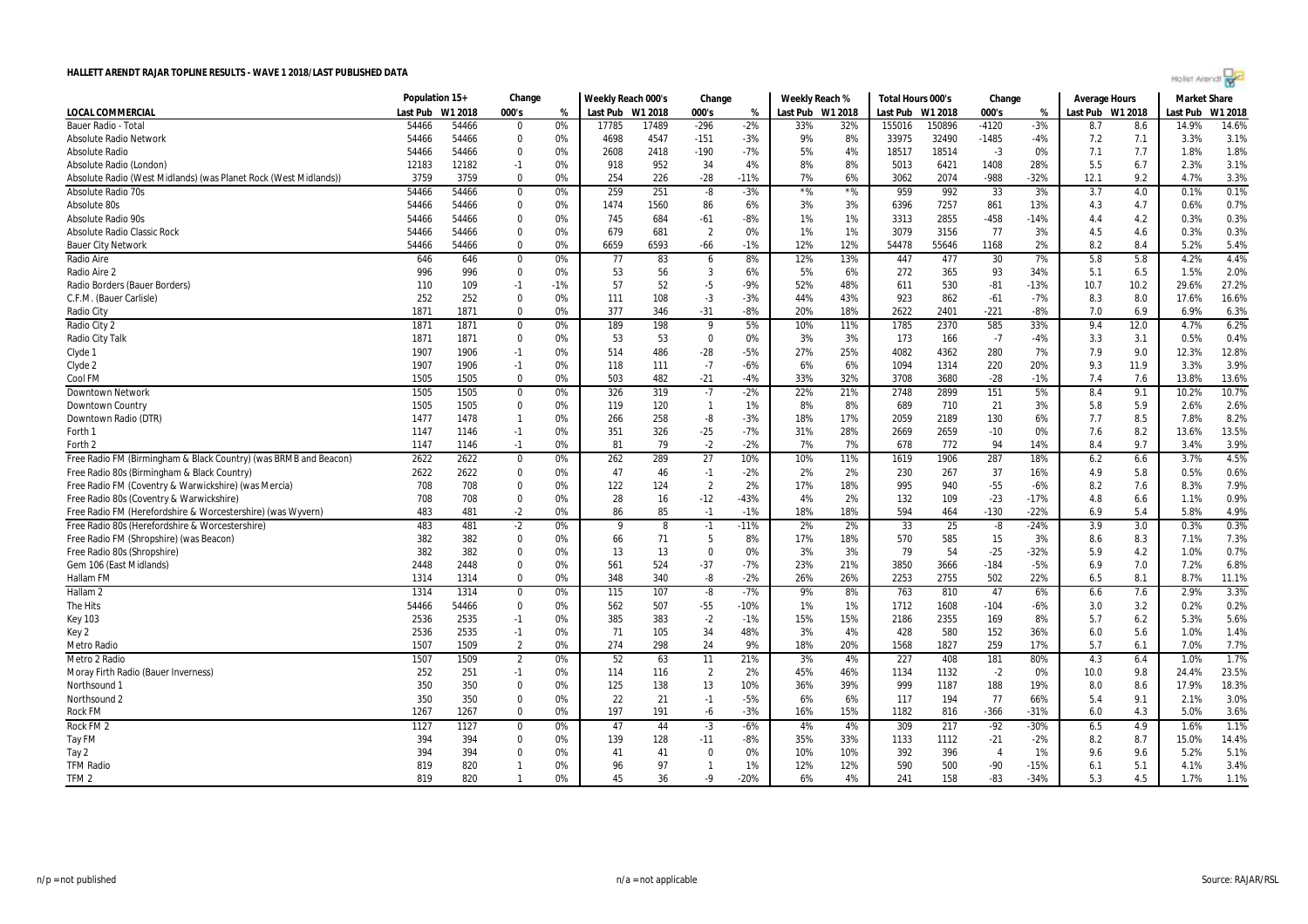|  | Agilet Arengr |  |  |
|--|---------------|--|--|
|  |               |  |  |

|                                         | Population 15+ |         | Change       |    | Weekly Reach 000's |       | Change         |        | Weekly Reach % |                  | Total Hours 000's |         | Change  |        | <b>Average Hours</b> |      | <b>Market Share</b> |         |
|-----------------------------------------|----------------|---------|--------------|----|--------------------|-------|----------------|--------|----------------|------------------|-------------------|---------|---------|--------|----------------------|------|---------------------|---------|
| LOCAL COMMERCIAL                        | Last Pub       | W1 2018 | 000's        | %  | Last Pub W1 2018   |       | 000's          | %      |                | Last Pub W1 2018 | Last Pub          | W1 2018 | 000's   | %      | Last Pub W1 2018     |      | Last Pub            | W1 2018 |
| <b>Viking FM</b>                        | 911            | 911     | $\Omega$     | 0% | 204                | 201   | $-3$           | $-1%$  | 22%            | 22%              | 1364              | 1605    | 241     | 18%    | 6.7                  | 8.0  | 7.1%                | 9.4%    |
| Viking 2                                | 911            | 911     | $\Omega$     | 0% | 67                 | 83    | 16             | 24%    | 7%             | 9%               | 385               | 474     | 89      | 23%    | 5.8                  | 5.7  | 2.0%                | 2.8%    |
| Wave 105 FM (Bauer South Coast)         | 1845           | 1844    | $-1$         | 0% | 422                | 407   | $-15$          | $-4%$  | 23%            | 22%              | 4876              | 4595    | $-281$  | $-6%$  | 11.5                 | 11.3 | 12.7%               | 11.9%   |
| West Sound (Bauer Southwest Scotland)   | 395            | 394     | $-1$         | 0% | 166                | 175   | 9              | 5%     | 42%            | 44%              | 1846              | 1902    | 56      | 3%     | 11.1                 | 10.9 | 25.9%               | 27.6%   |
| Heat                                    | 54466          | 54466   | $\Omega$     | 0% | 599                | 560   | $-39$          | $-7%$  | 1%             | 1%               | 2114              | 2079    | $-35$   | $-2%$  | 3.5                  | 3.7  | 0.2%                | 0.2%    |
| Kerrang!                                | 54466          | 54466   | $\mathbf 0$  | 0% | 607                | 617   | 10             | 2%     | 1%             | 1%               | 2516              | 2881    | 365     | 15%    | 4.1                  | 4.7  | 0.2%                | 0.3%    |
| <b>Kiss Network</b>                     | 54466          | 54466   | $\Omega$     | 0% | 5566               | 5523  | $-43$          | $-1%$  | 10%            | 10%              | 33182             | 29125   | -4057   | $-12%$ | 6.0                  | 5.3  | 3.2%                | 2.8%    |
| Kiss                                    | 54466          | 54466   | $\Omega$     | 0% | 4626               | 4437  | $-189$         | $-4%$  | 8%             | 8%               | 22439             | 20451   | $-1988$ | $-9%$  | 4.9                  | 4.6  | 2.2%                | 2.0%    |
| Kiss (East)                             | 2157           | 2175    | 18           | 1% | 450                | 413   | $-37$          | $-8%$  | 21%            | 19%              | 3066              | 2217    | $-849$  | $-28%$ | 6.8                  | 5.4  | 6.3%                | 4.8%    |
| Kiss (London)                           | 12183          | 12182   | $-1$         | 0% | 2023               | 1949  | -74            | $-4%$  | 17%            | 16%              | 10670             | 9595    | $-1075$ | $-10%$ | 5.3                  | 4.9  | 5.0%                | 4.6%    |
| Kiss (West)                             | 2470           | 2470    | $\mathbf 0$  | 0% | 440                | 420   | $-20$          | $-5%$  | 18%            | 17%              | 2158              | 2029    | $-129$  | $-6%$  | 4.9                  | 4.8  | 4.2%                | 4.1%    |
| <b>Kiss Fresh</b>                       | 54466          | 54466   | $\mathbf 0$  | 0% | 578                | 595   | 17             | 3%     | 1%             | 1%               | 1903              | 1601    | $-302$  | $-16%$ | 3.3                  | 2.7  | 0.2%                | 0.2%    |
| Kisstory                                | 54466          | 54466   | $\Omega$     | 0% | 1714               | 1851  | 137            | 8%     | 3%             | 3%               | 6730              | 6510    | $-220$  | $-3%$  | 3.9                  | 3.5  | 0.6%                | 0.6%    |
| <b>Magic Network</b>                    | 54466          | 54466   | $\mathbf 0$  | 0% | 3896               | 3764  | $-132$         | $-3%$  | 7%             | 7%               | 20824             | 20053   | $-771$  | $-4%$  | 5.3                  | 5.3  | 2.0%                | 1.9%    |
| Magic                                   | 54466          | 54466   | $\Omega$     | 0% | 3207               | 2967  | $-240$         | $-7%$  | 6%             | 5%               | 16813             | 15024   | $-1789$ | $-11%$ | 5.2                  | 5.1  | 1.6%                | 1.5%    |
| Magic (London)                          | 12183          | 12182   | $-1$         | 0% | 1564               | 1371  | $-193$         | $-12%$ | 13%            | 11%              | 8632              | 7633    | -999    | $-12%$ | 5.5                  | 5.6  | 4.0%                | 3.7%    |
| Magic Chilled                           | 54466          | 54466   | $\Omega$     | 0% | 268                | 259   | $-9$           | $-3%$  | $*$ %          | $*$ %            | 977               | 923     | $-54$   | $-6%$  | 3.6                  | 3.6  | 0.1%                | 0.1%    |
| Magic Soul                              | 54466          | 54466   | $\Omega$     | 0% | 254                | 299   | 45             | 18%    | $*$ %          | 1%               | 931               | 1048    | 117     | 13%    | 3.7                  | 3.5  | 0.1%                | 0.1%    |
| <b>Mellow Magic</b>                     | 54466          | 54466   | $\Omega$     | 0% | 473                | 432   | $-41$          | $-9%$  | 1%             | 1%               | 2288              | 1689    | $-599$  | $-26%$ | 4.8                  | 3.9  | 0.2%                | 0.2%    |
| <b>Planet Rock</b>                      | 54466          | 54466   | $\Omega$     | 0% | 1040               | 1061  | 21             | 2%     | 2%             | 2%               | 8181              | 9448    | 1267    | 15%    | 7.9                  | 8.9  | 0.8%                | 0.9%    |
| Total Global Radio (UK)                 | 54466          | 54466   | $\mathbf 0$  | 0% | 23192              | 23671 | 479            | 2%     | 43%            | 43%              | 207269            | 208441  | 1172    | 1%     | 8.9                  | 8.8  | 19.9%               | 20.2%   |
| The Arrow                               | 54466          | 54466   | $\Omega$     | 0% | 75                 | 62    | $-13$          | $-17%$ | $*$ %          | $*$ %            | 243               | 225     | $-18$   | $-7%$  | 3.2                  | 3.7  | $*$ %               | $*$ %   |
| Capital Brand (UK)                      | 54466          | 54466   | $\mathbf 0$  | 0% | 8292               | 8237  | $-55$          | $-1%$  | 15%            | 15%              | 46916             | 43583   | -3333   | $-7%$  | 5.7                  | 5.3  | 4.5%                | 4.2%    |
| Capital Network (UK)                    | 54466          | 54466   | $\mathbf 0$  | 0% | 7438               | 7402  | $-36$          | 0%     | 14%            | 14%              | 40515             | 37759   | $-2756$ | $-7%$  | 5.4                  | 5.1  | 3.9%                | 3.7%    |
| Capital Birmingham                      | 2253           | 2253    | $\Omega$     | 0% | 425                | 430   | 5              | 1%     | 19%            | 19%              | 2703              | 2473    | $-230$  | $-9%$  | 6.4                  | 5.7  | 7.4%                | 7.1%    |
| <b>Capital East Midlands</b>            | 2307           | 2306    | $-1$         | 0% | 555                | 563   | 8              | 1%     | 24%            | 24%              | 3455              | 3313    | $-142$  | $-4%$  | 6.2                  | 5.9  | 6.9%                | 6.5%    |
| Capital East Midlands - Derbyshire      | 536            | 536     | $\Omega$     | 0% | 119                | 119   | $\Omega$       | 0%     | 22%            | 22%              | 815               | 763     | $-52$   | $-6%$  | 6.8                  | 6.4  | 6.5%                | 6.0%    |
| Capital East Midlands - Leicestershire  | 789            | 789     | $\Omega$     | 0% | 180                | 179   | $-1$           | $-1%$  | 23%            | 23%              | 846               | 984     | 138     | 16%    | 4.7                  | 5.5  | 5.0%                | 5.8%    |
| Capital East Midlands - Nottinghamshire | 1031           | 1031    | $\Omega$     | 0% | 265                | 270   | 5              | 2%     | 26%            | 26%              | 1868              | 1599    | $-269$  | $-14%$ | 7.0                  | 5.9  | 8.6%                | 7.3%    |
| Capital Liverpool                       | 1075           | 1074    | $-1$         | 0% | 181                | 211   | 30             | 17%    | 17%            | 20%              | 1010              | 1376    | 366     | 36%    | 5.6                  | 6.5  | 4.8%                | 6.5%    |
| Capital London                          | 12183          | 12182   | $-1$         | 0% | 2108               | 2138  | 30             | 1%     | 17%            | 18%              | 9757              | 8989    | $-768$  | $-8%$  | 4.6                  | 4.2  | 4.6%                | 4.4%    |
| <b>Capital Mancheste</b>                | 2967           | 2967    | $\mathbf 0$  | 0% | 521                | 511   | $-10$          | $-2%$  | 18%            | 17%              | 2938              | 2449    | -489    | -17%   | 5.6                  | 4.8  | 5.9%                | 5.0%    |
| <b>Capital North East</b>               | 2239           | 2245    | 6            | 0% | 470                | 445   | $-25$          | $-5%$  | 21%            | 20%              | 2526              | 2095    | $-431$  | $-17%$ | 5.4                  | 4.7  | 7.1%                | 5.7%    |
| <b>Capital North West and Wales</b>     | 1032           | 1033    | $\mathbf{1}$ | 0% | 158                | 131   | $-27$          | $-17%$ | 15%            | 13%              | 984               | 736     | $-248$  | $-25%$ | 6.2                  | 5.6  | 4.5%                | 3.4%    |
| <b>Capital Scotland</b>                 | 2828           | 2828    | $\Omega$     | 0% | 495                | 488   | $-7$           | $-1%$  | 17%            | 17%              | 3251              | 2990    | $-261$  | $-8%$  | 6.6                  | 6.1  | 6.7%                | 6.0%    |
| <b>Capital South Coast</b>              | 1188           | 1188    | $\mathbf 0$  | 0% | 256                | 204   | $-52$          | $-20%$ | 22%            | 17%              | 1327              | 1016    | $-311$  | $-23%$ | 5.2                  | 5.0  | 5.5%                | 4.1%    |
| <b>Capital South Wales</b>              | 1041           | 1041    | $\Omega$     | 0% | 171                | 175   | $\overline{4}$ | 2%     | 16%            | 17%              | 714               | 875     | 161     | 23%    | 4.2                  | 5.0  | 3.7%                | 4.5%    |
| <b>Capital Yorkshire</b>                | 4582           | 4582    | $\Omega$     | 0% | 1000               | 1050  | 50             | 5%     | 22%            | 23%              | 6244              | 6385    | 141     | 2%     | 6.2                  | 6.1  | 7.0%                | 7.4%    |
| Capital XTRA (UK)                       | 54466          | 54466   | $\mathbf 0$  | 0% | 1559               | 1651  | 92             | 6%     | 3%             | 3%               | 6402              | 5824    | $-578$  | $-9%$  | 4.1                  | 3.5  | 0.6%                | 0.6%    |
| Capital XTRA (London)                   | 12183          | 12182   | $-1$         | 0% | 777                | 709   | $-68$          | $-9%$  | 6%             | 6%               | 3000              | 1977    | $-1023$ | $-34%$ | 3.9                  | 2.8  | 1.4%                | 1.0%    |
| Classic FM                              | 54466          | 54466   | 0            | 0% | 5673               | 5579  | $-94$          | $-2%$  | 10%            | 10%              | 39888             | 38246   | $-1642$ | $-4%$  | 7.0                  | 6.9  | 3.8%                | 3.7%    |
| Gold Network (UK)                       | 54466          | 54466   | $\Omega$     | 0% | 1117               | 1145  | 28             | 3%     | 2%             | 2%               | 8958              | 9403    | 445     | 5%     | 8.0                  | 8.2  | 0.9%                | 0.9%    |
| <b>Gold East Midlands</b>               | 2295           | 2294    | $-1$         | 0% | 86                 | 118   | 32             | 37%    | 4%             | 5%               | 991               | 1381    | 390     | 39%    | 11.5                 | 11.7 | 2.0%                | 2.7%    |
| Gold London                             | 12183          | 12182   | $-1$         | 0% | 280                | 245   | $-35$          | $-13%$ | 2%             | 2%               | 2538              | 1908    | $-630$  | $-25%$ | 9.1                  | 7.8  | 1.2%                | 0.9%    |
| <b>Gold Manchester</b>                  | 2967           | 2967    | $\Omega$     | 0% | 74                 | 64    | $-10$          | $-14%$ | 3%             | 2%               | 557               | 475     | $-82$   | $-15%$ | 7.5                  | 7.5  | 1.1%                | 1.0%    |
| Heart Brand (UK)                        | 54466          | 54466   | $\mathbf 0$  | 0% | 9178               | 9507  | 329            | 4%     | 17%            | 17%              | 65269             | 66513   | 1244    | 2%     | 7.1                  | 7.0  | 6.3%                | 6.4%    |
| Heart 80's                              | 54466          | 54466   | $\Omega$     | 0% | 1166               | 1399  | 233            | 20%    | 2%             | 3%               | 6080              | 5744    | $-336$  | $-6%$  | 5.2                  | 4.1  | 0.6%                | 0.6%    |
| <b>Heart Extra</b>                      | 54466          | 54466   | $\mathbf 0$  | 0% | 487                | 479   | -8             | $-2%$  | 1%             | 1%               | 2061              | 1691    | $-370$  | -18%   | 4.2                  | 3.5  | 0.2%                | 0.2%    |
| Heart Network (UK)                      | 54466          | 54466   | $\Omega$     | 0% | 8202               | 8428  | 226            | 3%     | 15%            | 15%              | 57893             | 58863   | 970     | 2%     | 7.1                  | 7.0  | 5.6%                | 5.7%    |
| <b>Heart Cambridgeshire</b>             | 899            | 899     | $\Omega$     | 0% | 206                | 212   | 6              | 3%     | 23%            | 24%              | 1559              | 1417    | $-142$  | $-9%$  | 7.6                  | 6.7  | 8.0%                | 7.5%    |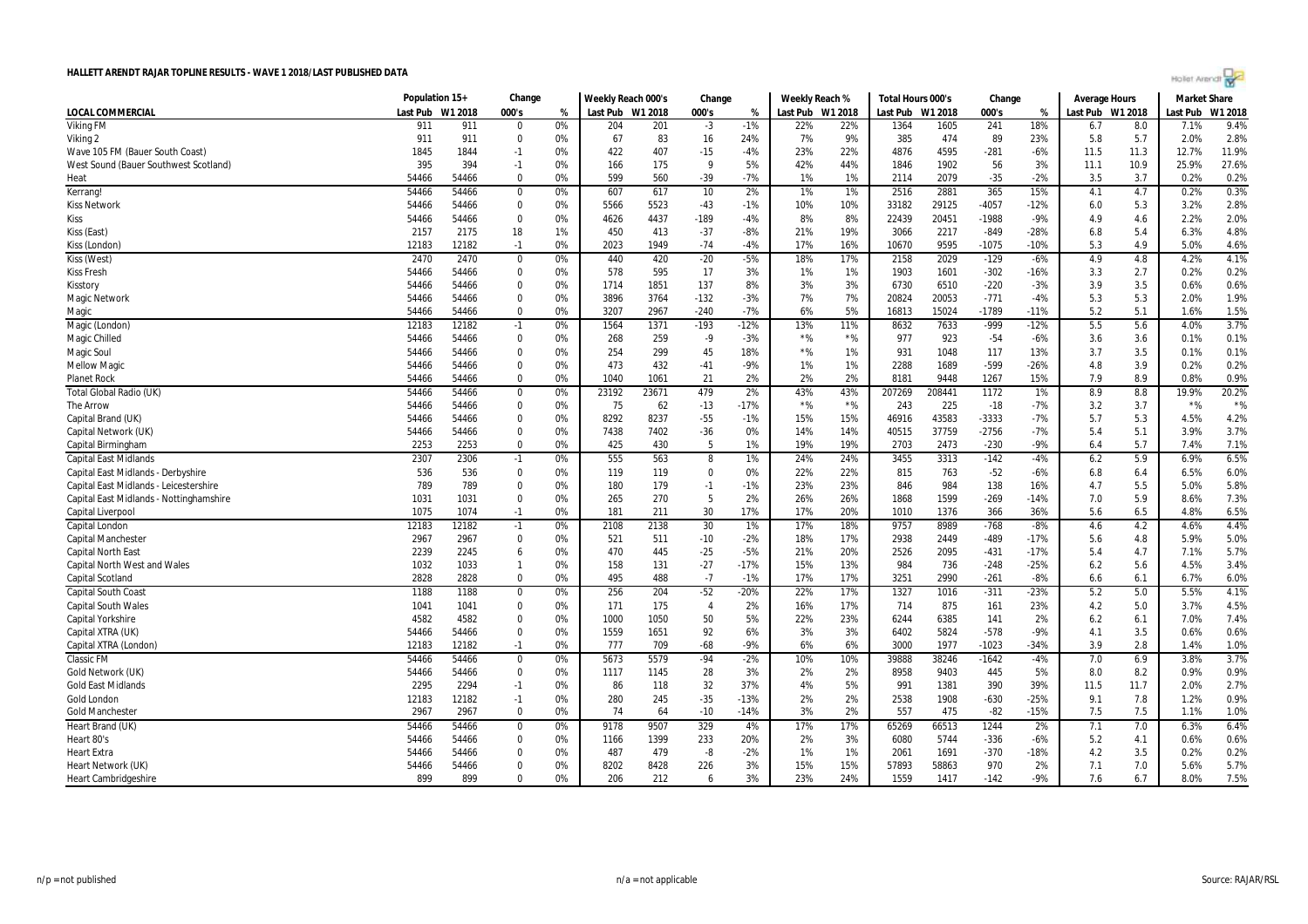| Hollet Arendt |  |  |  |
|---------------|--|--|--|
|               |  |  |  |

|                                                   | Population 15+ |         | Change         |       | Weekly Reach 000's |      | Change          |        |     | Weekly Reach %   | Total Hours 000's |         | Change         |        | <b>Average Hours</b> |     | <b>Market Share</b> |         |
|---------------------------------------------------|----------------|---------|----------------|-------|--------------------|------|-----------------|--------|-----|------------------|-------------------|---------|----------------|--------|----------------------|-----|---------------------|---------|
| LOCAL COMMERCIAL                                  | Last Pub       | W1 2018 | 000's          | %     | Last Pub W1 2018   |      | 000's           | %      |     | Last Pub W1 2018 | Last Pub          | W1 2018 | 000's          | %      | Last Pub W1 2018     |     | Last Pub            | W1 2018 |
| <b>Heart East Anglia</b>                          | 1234           | 1234    | $\Omega$       | 0%    | 231                | 239  | 8               | 3%     | 19% | 19%              | 1582              | 1627    | 45             | 3%     | 6.8                  | 6.8 | 5.5%                | 6.1%    |
| Heart East Anglia - Norfolk                       | 670            | 670     | $\Omega$       | 0%    | 127                | 135  | 8               | 6%     | 19% | 20%              | 861               | 973     | 112            | 13%    | 6.8                  | 7.2 | 5.3%                | 6.7%    |
| Heart East Anglia - Suffolk                       | 564            | 564     | $\Omega$       | 0%    | 104                | 104  | $\Omega$        | 0%     | 18% | 19%              | 721               | 654     | $-67$          | $-9%$  | 6.9                  | 6.3 | 5.9%                | 5.3%    |
| <b>Heart Essex</b>                                | 1392           | 1392    | $\Omega$       | 0%    | 343                | 350  | $\overline{7}$  | 2%     | 25% | 25%              | 3518              | 3343    | $-175$         | $-5%$  | 10.3                 | 9.6 | 11.4%               | 11.9%   |
| Heart Essex - Chelmsford & Southend               | 1095           | 1096    | $\mathbf{1}$   | 0%    | 278                | 275  | $-3$            | $-1%$  | 25% | 25%              | 2804              | 2594    | $-210$         | $-7%$  | 10.1                 | 9.4 | 11.4%               | 11.9%   |
| <b>Heart Essex - Colchester</b>                   | 191            | 193     | $\overline{2}$ | 1%    | 45                 | 45   | $\mathbf 0$     | 0%     | 23% | 24%              | 387               | 356     | $-31$          | $-8%$  | 8.7                  | 7.9 | 10.0%               | 9.3%    |
| <b>Heart Essex - Harlow</b>                       | 105            | 104     | $-1$           | $-1%$ | 23                 | 24   | $\overline{1}$  | 4%     | 22% | 24%              | 187               | 199     | 12             | 6%     | 8.1                  | 8.1 | 9.1%                | 9.4%    |
| <b>Heart Four Counties</b>                        | 2128           | 2129    | $\mathbf{1}$   | 0%    | 487                | 432  | $-55$           | $-11%$ | 23% | 20%              | 3433              | 3094    | $-339$         | $-10%$ | 7.1                  | 7.2 | 8.4%                | 7.5%    |
| <b>Heart Four Counties - Bedfordshire</b>         | 330            | 330     | $\Omega$       | 0%    | 84                 | 81   | $-3$            | $-4%$  | 25% | 25%              | 525               | 485     | $-40$          | $-8%$  | 6.3                  | 6.0 | 7.8%                | 7.2%    |
| Heart Four Counties - Beds/Bucks/Herts            | 761            | 761     | $\mathbf 0$    | 0%    | 143                | 108  | $-35$           | $-24%$ | 19% | 14%              | 819               | 655     | $-164$         | $-20%$ | 5.7                  | 6.1 | 6.0%                | 4.8%    |
| Heart Four Counties - 96.6 FM Hertfordshire       | 368            | 368     | $\Omega$       | 0%    | 42                 | 34   | $-8$            | $-19%$ | 11% | 9%               | 286               | 263     | $-23$          | $-8%$  | 6.8                  | 7.6 | 4.4%                | 3.9%    |
| <b>Heart Four Counties - Milton Keynes</b>        | 255            | 255     | $\Omega$       | 0%    | 68                 | 73   | 5               | 7%     | 27% | 29%              | 442               | 412     | $-30$          | $-7%$  | 6.5                  | 5.6 | 9.2%                | 8.3%    |
| Heart Four Counties - Northamptonshire            | 576            | 576     | $\Omega$       | 0%    | 162                | 152  | $-10$           | $-6%$  | 28% | 26%              | 1406              | 1246    | $-160$         | $-11%$ | 8.7                  | 8.2 | 11.4%               | 10.5%   |
| <b>Heart Kent</b>                                 | 1276           | 1277    | $\mathbf{1}$   | 0%    | 329                | 341  | 12              | 4%     | 26% | 27%              | 2679              | 2854    | 175            | 7%     | 8.1                  | 8.4 | 9.5%                | 9.7%    |
| <b>Heart London</b>                               | 12183          | 12182   | $-1$           | 0%    | 1559               | 1493 | $-66$           | $-4%$  | 13% | 12%              | 9018              | 10061   | 1043           | 12%    | 5.8                  | 6.7 | 4.2%                | 4.9%    |
| <b>Heart North East</b>                           | 2299           | 2299    | $\mathbf 0$    | 0%    | 299                | 320  | 21              | 7%     | 13% | 14%              | 1656              | 2256    | 600            | 36%    | 5.5                  | 7.0 | 4.5%                | 6.0%    |
| Heart North Lancs & Cumbria (surveyed as The Bay) | 281            | 281     | $\mathbf 0$    | 0%    | 78                 | 91   | 13              | 17%    | 28% | 32%              | 452               | 589     | 137            | 30%    | 5.8                  | 6.5 | 9.3%                | 11.6%   |
| <b>Heart North Wales</b>                          | 728            | 728     | $\mathbf 0$    | 0%    | 135                | 142  | $\overline{7}$  | 5%     | 19% | 19%              | 980               | 1006    | 26             | 3%     | 7.2                  | 7.1 | 6.5%                | 6.6%    |
| <b>Heart North West</b>                           | 5667           | 5667    | $\mathbf 0$    | 0%    | 612                | 626  | 14              | 2%     | 11% | 11%              | 4282              | 4426    | 144            | 3%     | 7.0                  | 7.1 | 4.2%                | 4.3%    |
| <b>Heart Scotland</b>                             | 2828           | 2828    | $\Omega$       | 0%    | 379                | 420  | 41              | 11%    | 13% | 15%              | 3073              | 2803    | $-270$         | $-9%$  | 8.1                  | 6.7 | 6.3%                | 5.6%    |
| <b>Heart Solent</b>                               | 1866           | 1866    | $\overline{0}$ | 0%    | 305                | 273  | $-32$           | $-10%$ | 16% | 15%              | 2038              | 1398    | $-640$         | $-31%$ | 6.7                  | 5.1 | 5.2%                | 3.5%    |
| <b>Heart Solent - Dorse</b>                       | 629            | 629     | $\Omega$       | 0%    | 123                | 104  | $-19$           | $-15%$ | 20% | 17%              | 604               | 460     | $-144$         | $-24%$ | 4.9                  | 4.4 | 4.3%                | 3.5%    |
| Heart Solent - Hampshire                          | 1236           | 1237    | $\mathbf{1}$   | 0%    | 181                | 169  | $-12$           | $-7%$  | 15% | 14%              | 1434              | 939     | $-495$         | $-35%$ | 7.9                  | 5.6 | 5.7%                | 3.6%    |
| <b>Heart South Wales</b>                          | 1899           | 1899    | $\mathbf 0$    | 0%    | 416                | 399  | $-17$           | -4%    | 22% | 21%              | 3548              | 3451    | $-97$          | $-3%$  | 8.5                  | 8.6 | 9.4%                | 9.4%    |
| <b>Heart South West</b>                           | 1463           | 1462    | $-1$           | 0%    | 391                | 396  | -5              | 1%     | 27% | 27%              | 2773              | 2844    | 71             | 3%     | 7.1                  | 7.2 | 8.3%                | 8.5%    |
| Heart South West - Cornwall                       | 437            | 437     | $\mathbf 0$    | 0%    | 104                | 109  | 5               | 5%     | 24% | 25%              | 687               | 762     | 75             | 11%    | 6.6                  | 7.0 | 7.1%                | 7.8%    |
| <b>Heart South West - Exeter</b>                  | 321            | 321     | $\mathbf 0$    | 0%    | 77                 | 79   | $\overline{2}$  | 3%     | 24% | 24%              | 518               | 552     | 34             | 7%     | 6.7                  | 7.0 | 7.3%                | 7.5%    |
| Heart South West - North Devon                    | 155            | 154     | $-1$           | $-1%$ | 42                 | 43   | $\mathbf{1}$    | 2%     | 27% | 28%              | 318               | 348     | 30             | 9%     | 7.5                  | 8.1 | 9.5%                | 9.9%    |
| Heart South West - Plymouth                       | 306            | 305     | $-1$           | 0%    | 87                 | 85   | $-2$            | $-2%$  | 28% | 28%              | 685               | 686     | $\overline{1}$ | 0%     | 7.9                  | 8.1 | 10.2%               | 10.2%   |
| Heart South West - South Hams                     | 38             | 38      | $\Omega$       | 0%    | 9                  | q    | $\Omega$        | 0%     | 24% | 23%              | 67                | -74     | -7             | 10%    | 7.5                  | 8.3 | 7.6%                | 8.4%    |
| <b>Heart South West - Torbay</b>                  | 207            | 208     | $\mathbf{1}$   | 0%    | 60                 | 57   | $-3$            | $-5%$  | 29% | 28%              | 410               | 381     | $-29$          | $-7%$  | 6.8                  | 6.7 | 8.4%                | 7.7%    |
| <b>Heart Sussex</b>                               | 1410           | 1410    | $\Omega$       | 0%    | 290                | 298  | 8               | 3%     | 21% | 21%              | 2338              | 1960    | $-378$         | $-16%$ | 8.1                  | 6.6 | 8.1%                | 6.4%    |
| <b>Heart Sussex - North</b>                       | 286            | 286     | $\mathbf 0$    | 0%    | 32                 | 29   | $-3$            | $-9%$  | 11% | 10%              | 305               | 191     | $-114$         | $-37%$ | 9.5                  | 6.5 | 5.1%                | 3.1%    |
| <b>Heart Sussex - South</b>                       | 1123           | 1123    | $\Omega$       | 0%    | 262                | 267  | 5               | 2%     | 23% | 24%              | 2096              | 1815    | $-281$         | $-13%$ | 8.0                  | 6.8 | 8.9%                | 7.5%    |
| <b>Heart Thames Valley</b>                        | 1488           | 1487    | $-1$           | 0%    | 290                | 314  | 24              | 8%     | 19% | 21%              | 2015              | 2003    | $-12$          | $-1%$  | 7.0                  | 6.4 | 6.8%                | 7.2%    |
| Heart Thames Valley - Berks & N.Hants             | 782            | 782     | $\bf{0}$       | 0%    | 145                | 157  | $\overline{12}$ | 8%     | 19% | 20%              | 1068              | 1149    | 81             | 8%     | 7.4                  | 7.3 | 6.7%                | 8.2%    |
| Heart Thames Valley - Oxfordshire                 | 706            | 705     | $-1$           | 0%    | 145                | 157  | 12              | 8%     | 21% | 22%              | 947               | 853     | $-94$          | $-10%$ | 6.5                  | 5.4 | 6.9%                | 6.1%    |
| <b>Heart West Country</b>                         | 2291           | 2290    | $-1$           | 0%    | 582                | 540  | $-42$           | $-7%$  | 25% | 24%              | 4875              | 4162    | $-713$         | $-15%$ | 8.4                  | 7.7 | 9.8%                | 8.7%    |
| Heart West Country - Bristol/Weston & Bath        | 942            | 942     | $\mathbf 0$    | 0%    | 190                | 168  | $-22$           | $-12%$ | 20% | 18%              | 1431              | 1042    | $-389$         | $-27%$ | 7.5                  | 6.2 | 7.2%                | 5.6%    |
| Heart West Country - Gloucestershire              | 436            | 436     | $\Omega$       | 0%    | 125                | 130  | -5              | 4%     | 29% | 30%              | 1041              | 1101    | 60             | 6%     | 8.3                  | 8.5 | 10.4%               | 11.1%   |
| Heart West Country - Somerset                     | 409            | 410     | $\mathbf{1}$   | 0%    | 99                 | 103  | $\overline{4}$  | 4%     | 24% | 25%              | 755               | 803     | 48             | 6%     | 7.7                  | 7.8 | 8.4%                | 8.9%    |
| Heart West Country - Wiltshire                    | 503            | 503     | $\Omega$       | 0%    | 167                | 166  | $-1$            | $-1%$  | 33% | 33%              | 1328              | 1389    | 61             | 5%     | 8.0                  | 8.4 | 12.3%               | 13.0%   |
| <b>Heart West Midlands</b>                        | 3794           | 3794    | $\Omega$       | 0%    | 608                | 617  | 9               | 1%     | 16% | 16%              | 3563              | 4166    | 603            | 17%    | 5.9                  | 6.8 | 5.4%                | 6.5%    |
| <b>Heart Yorkshire</b>                            | 3175           | 3174    | $-1$           | 0%    | 427                | 451  | 24              | 6%     | 13% | 14%              | 3445              | 3303    | $-142$         | $-4%$  | 8.1                  | 7.3 | 5.8%                | 5.7%    |
| LBC Network (UK)                                  | 54466          | 54466   | $\Omega$       | 0%    | 2018               | 2161 | 143             | 7%     | 4%  | 4%               | 20344             | 20415   | 71             | 0%     | 10.1                 | 9.4 | 2.0%                | 2.0%    |
| LBC 97.3                                          | 12183          | 12182   | $-1$           | 0%    | 1215               | 1255 | 40              | 3%     | 10% | 10%              | 11170             | 11156   | $-14$          | 0%     | 9.2                  | 8.9 | 5.2%                | 5.4%    |
| <b>LBC London News</b>                            | 12183          | 12182   | $-1$           | 0%    | 502                | 477  | $-25$           | $-5%$  | 4%  | 4%               | 2959              | 2651    | $-308$         | $-10%$ | 5.9                  | 5.6 | 1.4%                | 1.3%    |
| Smooth Brand (UK)                                 | 54466          | 54466   | $\mathbf 0$    | 0%    | 5450               | 5490 | 40              | 1%     | 10% | 10%              | 37789             | 37866   | 77             | 0%     | 6.9                  | 6.9 | 3.6%                | 3.7%    |
| Smooth Extra                                      | 54466          | 54466   | $\mathbf 0$    | 0%    | 780                | 910  | 130             | 17%    | 1%  | 2%               | 4080              | 6134    | 2054           | 50%    | 5.2                  | 6.7 | 0.4%                | 0.6%    |
| Smooth Radio Network (UK)                         | 54466          | 54466   | $\Omega$       | 0%    | 4891               | 4943 | 52              | 1%     | 9%  | 9%               | 33411             | 33111   | $-300$         | $-1%$  | 6.8                  | 6.7 | 3.2%                | 3.2%    |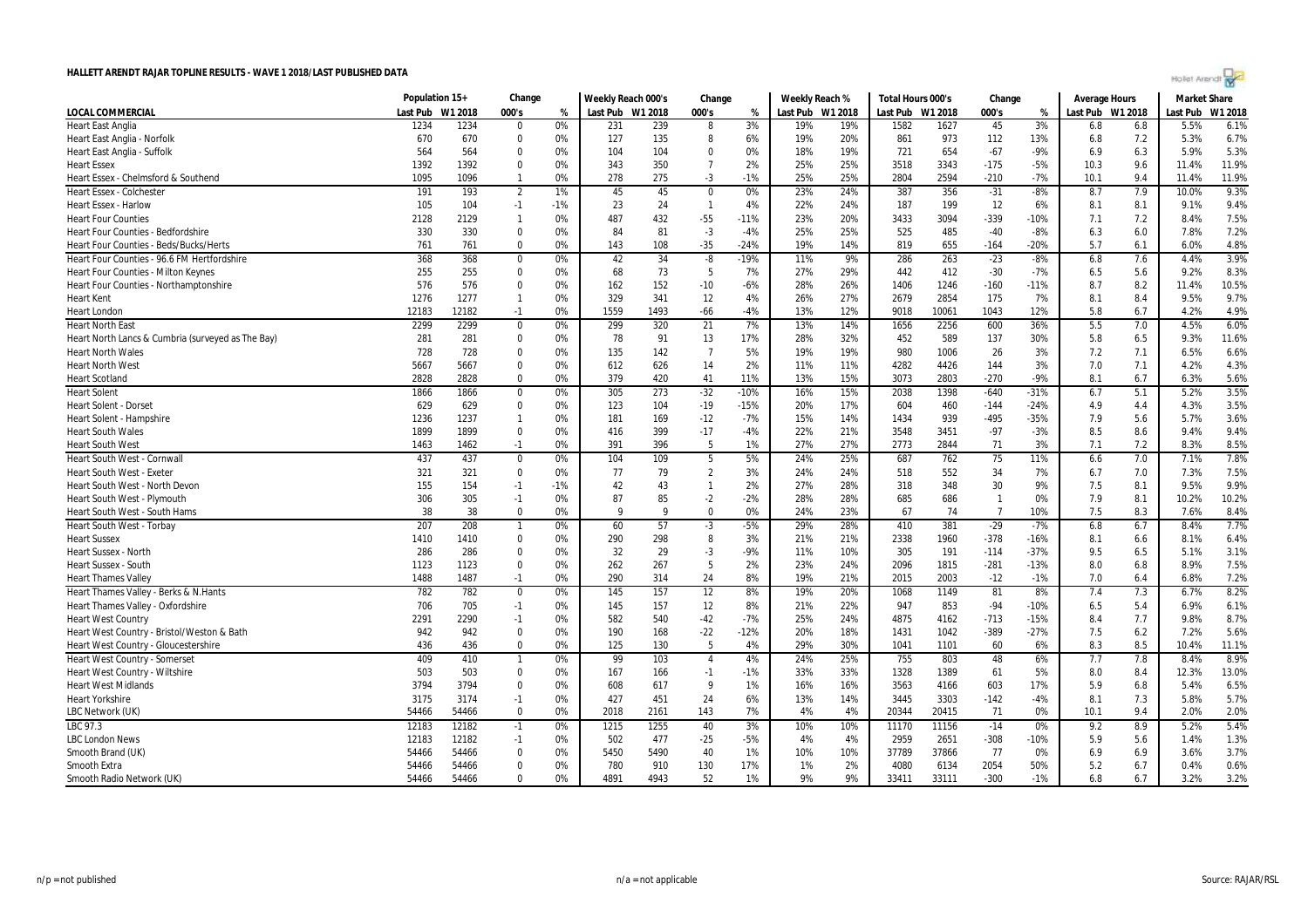|  | Hollet Arendt |  |  |
|--|---------------|--|--|
|  |               |  |  |

|                                                         | Population 15+ |         | Change         |    | Weekly Reach 000's |      | Change                  |        | Weekly Reach %   |     | Total Hours 000's |       | Change         |        | <b>Average Hours</b> |      | <b>Market Share</b> |         |
|---------------------------------------------------------|----------------|---------|----------------|----|--------------------|------|-------------------------|--------|------------------|-----|-------------------|-------|----------------|--------|----------------------|------|---------------------|---------|
| <b>LOCAL COMMERCIAL</b>                                 | Last Pub       | W1 2018 | 000's          | %  | Last Pub W1 2018   |      | 000's                   | %      | Last Pub W1 2018 |     | Last Pub W1 2018  |       | 000's          | %      | Last Pub W1 2018     |      | Last Pub            | W1 2018 |
| Smooth Radio Cambridgeshire                             | 899            | 899     | 0              | 0% | 40                 | 43   | $\overline{\mathbf{3}}$ | 8%     | 4%               | 5%  | 206               | 349   | 143            | 69%    | 5.2                  | 8.2  | 1.1%                | 1.9%    |
| <b>Smooth Radio Devon</b>                               | 1047           | 1047    | $\mathbf 0$    | 0% | 27                 | 35   | 8                       | 30%    | 3%               | 3%  | 100               | 145   | 45             | 45%    | 3.7                  | 4.2  | 0.4%                | 0.6%    |
| Smooth Radio East Anglia                                | 1234           | 1234    | $\mathbf 0$    | 0% | 74                 | 67   | $-7$                    | $-9%$  | 6%               | 5%  | 657               | 417   | $-240$         | $-37%$ | 8.8                  | 6.2  | 2.3%                | 1.6%    |
| <b>Smooth Radio East Midlands</b>                       | 2533           | 2533    | $\mathbf{0}$   | 0% | 474                | 457  | $-17$                   | -4%    | 19%              | 18% | 3491              | 3188  | $-303$         | $-9%$  | 7.4                  | 7.0  | 6.4%                | 5.9%    |
| <b>Smooth Radio Essex</b>                               | 1392           | 1392    | $\mathbf{0}$   | 0% | 44                 | 40   | $-4$                    | -9%    | 3%               | 3%  | 161               | 168   | $\overline{7}$ | 4%     | 3.6                  | 4.2  | 0.5%                | 0.6%    |
| Smooth Radio Four Counties                              | 2128           | 2129    | $\overline{1}$ | 0% | 59                 | 60   | $\overline{1}$          | 2%     | 3%               | 3%  | 368               | 380   | 12             | 3%     | 6.2                  | 6.4  | 0.9%                | 0.9%    |
| Smooth Radio Kent                                       | 1276           | 1277    | $\overline{1}$ | 0% | 42                 | 54   | 12                      | 29%    | 3%               | 4%  | 313               | 364   | 51             | 16%    | 7.5                  | 6.7  | 1.1%                | 1.2%    |
| Smooth Radio Lake District (surveyed as Lakeland Radio) | 52             | 52      | $\mathbf 0$    | 0% | 15                 | 15   | $\mathbf{0}$            | 0%     | 29%              | 28% | 106               | 103   | $-3$           | $-3%$  | 7.2                  | 7.1  | 10.5%               | 10.4%   |
| Smooth Radio London                                     | 12183          | 12182   | $-1$           | 0% | 751                | 851  | 100                     | 13%    | 6%               | 7%  | 4149              | 4432  | 283            | 7%     | 5.5                  | 5.2  | 1.9%                | 2.1%    |
| Smooth Radio North East                                 | 2299           | 2299    | $\mathbf 0$    | 0% | 564                | 519  | $-45$                   | $-8%$  | 25%              | 23% | 3651              | 3288  | $-363$         | $-10%$ | 6.5                  | 6.3  | 9.9%                | 8.7%    |
| Smooth Radio North West                                 | 5667           | 5667    | $\mathbf 0$    | 0% | 1000               | 1066 | 66                      | 7%     | 18%              | 19% | 6670              | 6510  | $-160$         | $-2%$  | 6.7                  | 6.1  | 6.5%                | 6.4%    |
| Smooth Radio North West and Wales                       | 1032           | 1033    | $\overline{1}$ | 0% | 61                 | 57   | $-4$                    | $-7%$  | 6%               | 6%  | 254               | 314   | 60             | 24%    | 4.2                  | 5.5  | 1.2%                | 1.4%    |
| Smooth Radio Scotland                                   | 1827           | 1828    | $\overline{1}$ | 0% | 374                | 399  | 25                      | 7%     | 20%              | 22% | 3885              | 3325  | $-560$         | $-14%$ | 10.4                 | 8.3  | 12.2%               | 10.3%   |
| Smooth Radio Solent                                     | 1866           | 1866    | $\mathbf 0$    | 0% | 56                 | 72   | 16                      | 29%    | 3%               | 4%  | 363               | 469   | 106            | 29%    | 6.5                  | 6.5  | 0.9%                | 1.2%    |
| Smooth Radio South Wales                                | 1041           | 1041    | $\mathbf{0}$   | 0% | 59                 | 47   | $-12$                   | $-20%$ | 6%               | 5%  | 595               | 200   | $-395$         | $-66%$ | 10.1                 | 4.2  | 3.0%                | 1.0%    |
| <b>Smooth Radio Sussex</b>                              | 1446           | 1446    | $\mathbf 0$    | 0% | 41                 | 49   | 8                       | 20%    | 3%               | 3%  | 242               | 215   | $-27$          | $-11%$ | 5.9                  | 4.4  | 0.8%                | 0.7%    |
| <b>Smooth Radio Thames Valley</b>                       | 1488           | 1487    | $-1$           | 0% | 47                 | 38   | $-9$                    | $-19%$ | 3%               | 3%  | 324               | 280   | $-44$          | $-14%$ | 6.9                  | 7.3  | 1.1%                | 1.0%    |
| Smooth Radio West Country                               | 2291           | 2290    | $-1$           | 0% | 103                | 111  | - 8                     | 8%     | 5%               | 5%  | 568               | 663   | 95             | 17%    | 5.5                  | 6.0  | 1.1%                | 1.4%    |
| <b>Smooth Radio West Midlands</b>                       | 3794           | 3794    | $\mathbf 0$    | 0% | 551                | 519  | $-32$                   | $-6%$  | 15%              | 14% | 4600              | 4902  | 302            | 7%     | 8.4                  | 9.4  | 7.0%                | 7.6%    |
| Radio X Network (UK)                                    | 54466          | 54466   | $\mathbf{0}$   | 0% | 1580               | 1580 | $\mathbf{0}$            | 0%     | 3%               | 3%  | 11758             | 12153 | 395            | 3%     | 7.4                  | 7.7  | 1.1%                | 1.2%    |
| Radio X London                                          | 12183          | 12182   | $-1$           | 0% | 509                | 531  | 22                      | 4%     | 4%               | 4%  | 3255              | 3720  | 465            | 14%    | 6.4                  | 7.0  | 1.5%                | 1.8%    |
| <b>Radio X Manchester</b>                               | 2967           | 2967    | $\mathbf 0$    | 0% | 191                | 199  | 8                       | 4%     | 6%               | 7%  | 1393              | 1244  | $-149$         | $-11%$ | 7.3                  | 6.2  | 2.8%                | 2.5%    |
| Sunrise Radio National                                  | 54466          | 54466   | $\mathbf 0$    | 0% | 403                | 360  | $-43$                   | $-11%$ | 1%               | 1%  | 2296              | 1945  | $-351$         | $-15%$ | 5.7                  | 5.4  | 0.2%                | 0.2%    |
| Sunrise Radio London                                    | 12182          | 12182   | $\mathbf 0$    | 0% | 219                | 210  | $-9$                    | $-4%$  | 2%               | 2%  | 1112              | 1352  | 240            | 22%    | 5.1                  | 6.4  | 0.5%                | 0.6%    |
| Wireless Group (inc. National Stations)                 | 54466          | 54466   | $\mathbf{0}$   | 0% | 4613               | 4622 | - 9                     | 0%     | 8%               | 8%  | 29548             | 30919 | 1371           | 5%     | 6.4                  | 6.7  | 2.8%                | 3.0%    |
| Peak 107 FM                                             | 422            | 422     | $\mathbf 0$    | 0% | 63                 | 58   | $-5$                    | $-8%$  | 15%              | 14% | 559               | 403   | $-156$         | $-28%$ | 8.9                  | 7.0  | 6.4%                | 4.7%    |
| Pulse 1 (was The Pulse)                                 | 729            | 729     | 0              | 0% | 96                 | 109  | 13                      | 14%    | 13%              | 15% | 646               | 793   | 147            | 23%    | 6.7                  | 7.3  | 5.5%                | 6.7%    |
| Pulse <sub>2</sub>                                      | 729            | 729     | $\mathbf 0$    | 0% | $4^{\circ}$        | 49   | 8                       | 20%    | 6%               | 7%  | 279               | 283   | $\overline{4}$ | 1%     | 6.8                  | 5.8  | 2.4%                | 2.4%    |
| Signal 107                                              | 1035           | 1035    | $\mathbf 0$    | 0% | 53                 | 55   | $\overline{2}$          | 4%     | 5%               | 5%  | 407               | 254   | $-153$         | $-38%$ | 7.7                  | 4.6  | 2.1%                | 1.3%    |
| Signal One                                              | 802            | 802     | $\mathbf 0$    | 0% | 241                | 249  | 8                       | 3%     | 30%              | 31% | 1865              | 2005  | 140            | 8%     | 7.7                  | 8.1  | 10.0%               | 11.9%   |
| Signal Two                                              | 802            | 802     | 0              | 0% | 71                 | 61   | $-10$                   | $-14%$ | 9%               | 8%  | 703               | 482   | $-221$         | -31%   | 9.9                  | 7.9  | 3.8%                | 2.9%    |
| Swansea Sound - 1170 MW                                 | 475            | 475     | $\mathbf 0$    | 0% | 46                 | 41   | $-5$                    | $-11%$ | 10%              | 9%  | 489               | 456   | $-33$          | $-7%$  | 10.7                 | 11.3 | 4.7%                | 4.3%    |
| talkRADIO                                               | 54466          | 54466   | $\mathbf 0$    | 0% | 242                | 316  | 74                      | 31%    | ${}^{\star}\%$   | 1%  | 1202              | 1872  | 670            | 56%    | 5.0                  | 5.9  | 0.1%                | 0.2%    |
| talkSPORT                                               | 54466          | 54466   | $\mathbf 0$    | 0% | 2863               | 3118 | 255                     | 9%     | 5%               | 6%  | 16662             | 20895 | 4233           | 25%    | 5.8                  | 6.7  | 1.6%                | 2.0%    |
| talkSPORT2                                              | 54466          | 54466   | 0              | 0% | 311                | 314  | -3                      | 1%     | 1%               | 1%  | 827               | 1135  | 308            | 37%    | 2.7                  | 3.6  | 0.1%                | 0.1%    |
| 107.4 Tower FM                                          | 440            | 440     | $\mathbf 0$    | 0% | 25                 | 22   | $-3$                    | $-12%$ | 6%               | 5%  | 144               | 169   | 25             | 17%    | 5.8                  | 7.7  | 1.8%                | 2.1%    |
| U105                                                    | 900            | 900     | $\mathbf 0$    | 0% | 197                | 172  | $-25$                   | $-13%$ | 22%              | 19% | 1555              | 1521  | $-34$          | $-2%$  | 7.9                  | 8.8  | 10.4%               | 10.0%   |
| Virgin Radio                                            | 54466          | 54466   | $\mathbf 0$    | 0% | 483                | 427  | $-56$                   | $-12%$ | 1%               | 1%  | 1434              | 1632  | 198            | 14%    | 3.0                  | 3.8  | 0.1%                | 0.2%    |
| 96.4 FM The Wave                                        | 475            | 475     | $\mathbf{0}$   | 0% | 124                | 118  | $-6$                    | $-5%$  | 26%              | 25% | 895               | 743   | $-152$         | $-17%$ | 7.2                  | 6.3  | 8.6%                | 7.1%    |
| Radio Wave 96.5 FM                                      | 233            | 233     | $\mathbf{0}$   | 0% | 54                 | 55   | $\overline{1}$          | 2%     | 23%              | 23% | 365               | 506   | 141            | 39%    | 6.7                  | 9.3  | 8.0%                | 12.1%   |
| 107.2 Wire FM                                           | 273            | 273     | $\Omega$       | 0% | 34                 | 32   | $-2$                    | $-6%$  | 12%              | 12% | 191               | 167   | $-24$          | $-13%$ | 5.6                  | 5.2  | 3.4%                | 2.9%    |
| 102.4 Wish FM                                           | 461            | 461     | $\Omega$       | 0% | 64                 | 66   | $\overline{2}$          | 3%     | 14%              | 14% | 298               | 260   | $-38$          | $-13%$ | 4.7                  | 3.9  | 3.1%                | 2.9%    |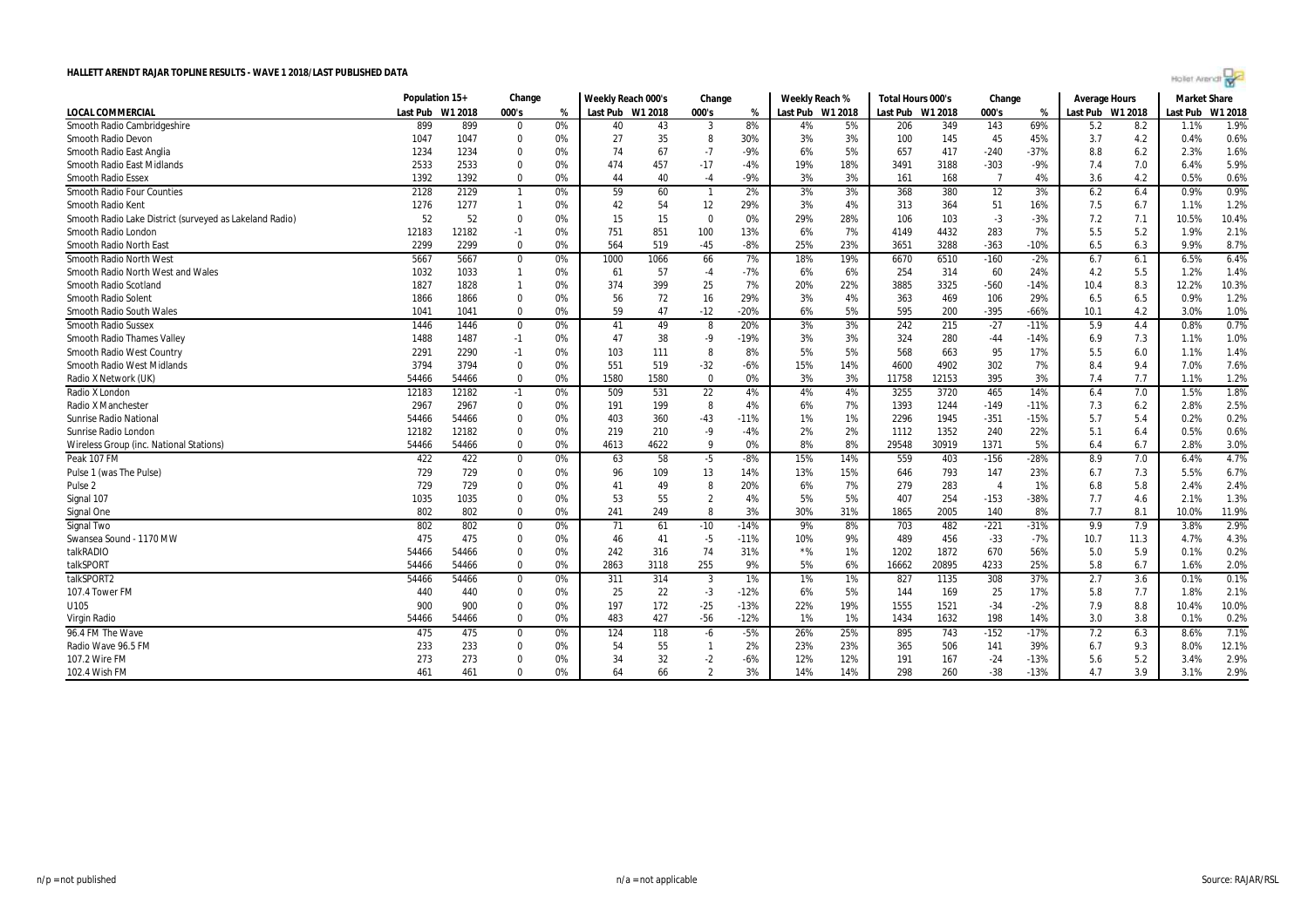| Hollet Arendt ro |  |  |  |
|------------------|--|--|--|
|                  |  |  |  |

|                                                            | Population 15+ |         | Change           |             | Weekly Reach 000's |           | Change         |           |              | Weekly Reach %   | Total Hours 000's |            | Change                |        | <b>Average Hours</b> |      | <b>Market Share</b> |               |
|------------------------------------------------------------|----------------|---------|------------------|-------------|--------------------|-----------|----------------|-----------|--------------|------------------|-------------------|------------|-----------------------|--------|----------------------|------|---------------------|---------------|
| <b>LOCAL COMMERCIAL</b>                                    | Last Pub       | W1 2018 | 000's            | %           | Last Pub W1 2018   |           | 000's          | %         |              | Last Pub W1 2018 | Last Pub          | W1 2018    | 000's                 | %      | Last Pub W1 2018     |      | Last Pub            | W1 2018       |
| <b>Total Celador Radio</b>                                 | 5431           | 5601    | 170              | 3%          | 774                | 798       | 24             | 3%        | 14%          | 14%              | 5654              | 5039       | $-615$                | $-11%$ | 7.3                  | 6.3  | 4.9%                | 4.4%          |
| THE BEACH                                                  | 182            | 182     | $\Omega$         | 0%          | 47                 | 48        | $\mathbf{1}$   | 2%        | 26%          | 26%              | 581               | 630        | 49                    | 8%     | 12.3                 | 13.2 | 13.1%               | 14.5%         |
| The Breeze (Cheltenham)                                    | 170            | 170     | $\Omega$         | 0%          | 13                 | 16        | 3              | 23%       | 7%           | 9%               | 75                | 77         | $\overline{2}$        | 3%     | 6.0                  | 4.9  | 2.0%                | 2.1%          |
| The Breeze (Solent/East Hants and West Surrey)             | 1296           | 1296    | $\Omega$         | 0%          | 80                 | 78        | $-2$           | $-3%$     | 6%           | 6%               | 558               | 607        | 49                    | 9%     | 7.0                  | 7.7  | 2.1%                | 2.2%          |
| The Breeze South Devon                                     | 226            | 227     | $\mathbf{1}$     | 0%          | 35                 | 38        | 3              | 9%        | 15%          | 17%              | 330               | 369        | 39                    | 12%    | 9.6                  | 9.6  | 6.2%                | 6.9%          |
| The Breeze South West (Bristol/Weston/Bath and West Wilts) | 1066           | 1067    |                  | 0%          | 83                 | 80        | $-3$           | $-4%$     | 8%           | 8%               | 309               | 324        | 15                    | 5%     | 3.7                  | 4.0  | 1.4%                | 1.5%          |
| The Breeze Thames Valley                                   | n/p            | 705     | n/a              | n/a         | n/p                | 68        | n/a            | n/a       | n/p          | 10%              | n/p               | 383        | n/a                   | n/a    | n/p                  | 5.6  | n/p                 | 3.1%          |
| The Breeze (Yeovil/Shaftesbury and Bridgwater)             | 337            | 337     | $\Omega$         | 0%          | 60                 | 56        | $-4$           | $-7%$     | 18%          | 17%              | 624               | 538        | $-86$                 | $-14%$ | 10.4                 | 9.6  | 8.0%                | 7.1%          |
| Dream 100                                                  | 135            | 135     | $\Omega$         | 0%          | 38                 | 38        | $\Omega$       | 0%        | 28%          | 28%              | 486               | 434        | $-52$                 | $-11%$ | 12.8                 | 11.4 | 16.5%               | 14.2%         |
| <b>Fire Radio</b>                                          | 327            | 326     | $-1$             | 0%          | 48                 | 45        | -3             | $-6%$     | 15%          | 14%              | 220               | 204        | $-16$                 | $-7%$  | 4.6                  | 4.5  | 3.3%                | 3.1%          |
| North Norfolk Radio                                        | 93             | 93      | $\Omega$         | 0%          | 15                 | 16        | $\mathbf{1}$   | 7%        | 16%          | 18%              | 149               | 136        | $-13$                 | $-9%$  | 10.0                 | 8.2  | 6.5%                | 6.0%          |
| Radio Norwich                                              | 339            | 339     | $\Omega$         | 0%          | 53                 | 47        | -6             | $-11%$    | 16%          | 14%              | 401               | 314        | $-87$                 | $-22%$ | 7.6                  | 6.6  | 5.2%                | 4.1%          |
| Sam FM Bristol                                             | 652            | 652     | $\Omega$         | 0%          | 83                 | 97        | 14             | 17%       | 13%          | 15%              | 268               | 368        | 100                   | 37%    | 3.2                  | 3.8  | 2.0%                | 3.0%          |
| Sam FM South Coast                                         | 1772           | 1771    | $-1$             | 0%          | 147                | 141       | -6             | $-4%$     | 8%           | 8%               | 939               | 725        | $-214$                | $-23%$ | 6.4                  | 5.2  | 2.6%                | 2.0%          |
| Sam FM Swindon                                             | 208            | 207     | $-1$             | 0%          | 17                 | 19        | $\overline{2}$ | 12%       | 8%           | 9%               | 122               | 132        | 10                    | 8%     | 7.1                  | 7.1  | 3.0%                | 3.3%          |
| Town 102 FM                                                | 291            | 291     | $\Omega$         | 0%          | 36                 | 38        | $\overline{2}$ | 6%        | 12%          | 13%              | 230               | 220        | $-10$                 | $-4%$  | 6.4                  | 5.7  | 3.7%                | 3.6%          |
| <b>Central FM</b>                                          | 215            | 215     | $\Omega$         | 0%          | 39                 | 38        | $-1$           | $-3%$     | 18%          | 17%              | 237               | 214        | $-23$                 | $-10%$ | 6.1                  | 5.7  | 5.8%                | 5.7%          |
| <b>Chris Country Radio</b>                                 | 12182          | 12182   | $\Omega$         | 0%          | 23                 | 34        | 11             | 48%       | $*$ %        | $*$ %            | 209               | 330        | 121                   | 58%    | 9.3                  | 9.8  | 0.1%                | 0.2%          |
| Communicorp UK                                             | 17998          | 17998   | $\Omega$         | 0%          | 3340               | 3391      | 51             | 2%        | 19%          | 19%              | 22768             | 21976      | $-792$                | $-3%$  | 6.8                  | 6.5  | 6.9%                | 6.6%          |
| Capital Scotland                                           | 2828           | 2828    | $\Omega$         | 0%          | 495                | 488       | $-7$           | $-1%$     | 17%          | 17%              | 3251              | 2990       | $-261$                | $-8%$  | 6.6                  | 6.1  | 6.7%                | 6.0%          |
| <b>Capital South Wales</b>                                 | 1041           | 1041    | $\mathbf 0$      | 0%          | 171                | 175       | $\overline{4}$ | 2%        | 16%          | 17%              | 714               | 875        | 161                   | 23%    | 4.2                  | 5.0  | 3.7%                | 4.5%          |
| <b>Heart North Wales</b>                                   | 728            | 728     | $\Omega$         | 0%          | 135                | 142       | $\overline{7}$ | 5%        | 19%          | 19%              | 980               | 1006       | 26                    | 3%     | 7.2                  | 7.1  | 6.5%                | 6.6%          |
| <b>Heart Yorkshire</b>                                     | 3175           | 3174    | -1               | 0%          | 427                | 451       | 24             | 6%        | 13%          | 14%              | 3445              | 3303       | $-142$                | $-4%$  | 8.1                  | 7.3  | 5.8%                | 5.7%          |
| Smooth Radio East Midlands                                 | 2533           | 2533    | $\mathbf 0$      | 0%          | 474                | 457       | $-17$          | -4%       | 19%          | 18%              | 3491              | 3188       | $-303$                | $-9%$  | 7.4                  | 7.0  | 6.4%                | 5.9%          |
| Smooth Radio North East                                    | 2299           | 2299    | $\Omega$         | 0%          | 564                | 519       | $-45$          | $-8%$     | 25%          | 23%              | 3651              | 3288       | $-363$                | $-10%$ | 6.5                  | 6.3  | 9.9%                | 8.7%          |
| <b>Smooth Radio North West</b>                             | 5667           | 5667    | $\Omega$         | 0%          | 1000               | 1066      | 66             | 7%        | 18%          | 19%              | 6670              | 6510       | $-160$                | $-2%$  | 6.7                  | 6.1  | 6.5%                | 6.4%          |
| <b>XS Manchester</b>                                       | 2967           | 2967    | $\Omega$         | 0%          | 96                 | 114       | 18             | 19%       | 3%           | 4%               | 566               | 816        | 250                   | 44%    | 5.9                  | 7.2  | 1.1%                | 1.7%          |
| Connect FM (was Connect FM and Lite 106.8FM)               | 454            | 453     | $-1$             | 0%          | 49                 | 49        | $\Omega$       | 0%        | 11%          | 11%              | 437               | 411        | $-26$                 | $-6%$  | 8.9                  | 8.5  | 4.6%                | 4.5%          |
| <b>Total Dee Radio Group</b>                               | 380            | 381     | $\mathbf{1}$     | 0%          | 38                 | 42        | $\overline{4}$ | 11%       | 10%          | 11%              | 220               | 332        | 112                   | 51%    | 5.7                  | 7.9  | 2.9%                | 4.3%          |
| Cheshire's Silk 106.9                                      | 186            | 186     | $\Omega$         | 0%          | 13                 | 13        | $\Omega$       | 0%        | 7%           | 7%               | 38                | 81         | 43                    | 113%   | 3.0                  | 6.1  | 1.2%                | 2.6%          |
| Chester's Dee 106.3 (Dee on DAB)                           | 194            | 195     |                  | 1%          | 26                 | 29        | 3              | 12%       | 13%          | 15%              | 182               | 252        | 70                    | 38%    | 7.1                  | 8.8  | 4.1%                | 5.4%          |
| <b>Encore Radio</b>                                        | 13909          | 13909   | $\mathbf 0$      | 0%          | 16                 | 30        | 14             | 88%       | $*$ %        | $*$ %            | 75                | 134        | 59                    | 79%    | 4.6                  | 4.5  | $*$ %               | 0.1%          |
| <b>Total Essex Radio</b>                                   | 1306           | 1306    | $\Omega$         | 0%          | 52                 | 53        | $\mathbf{1}$   | 2%        | 4%           | 4%               | 318               | 364        | 46                    | 14%    | 6.1                  | 6.8  | 1.1%                | 1.3%          |
| Radio Essex (was Southend & Chelmsford)                    | 502            | 502     | $\Omega$         | 0%          | 29                 | 28        | $-1$           | $-3%$     | 6%           | 6%               | 171               | 169        | $-2$                  | $-1%$  | 5.9                  | 5.9  | 1.5%                | 1.5%          |
| Radio Essex DAB                                            | 1306           | 1306    | $\mathbf 0$      | 0%          | 28                 | 30        | $\overline{2}$ | 7%        | 2%           | 2%               | 146               | 195        | 49                    | 34%    | 5.3                  | 6.5  | 0.5%                | 0.7%          |
| <b>Radio Exe</b>                                           | 207            | 208     | $\mathbf{1}$     | 0%          | 32                 | 30        | $-2$           | $-6%$     | 15%          | 15%              | 260               | 232        | $-28$                 | $-11%$ | 8.2                  | 7.7  | 5.8%                | 5.1%          |
| 3FM                                                        | 69             | 69      | $\Omega$         | 0%          | 25                 | 27        | $\overline{2}$ | 8%        | 36%          | 40%              | 234               | 245        | 11                    | 5%     | 9.3                  | 9.0  | 16.5%               | 17.6%         |
| Fun Kids (London)                                          | 12182          | 12182   | $\Omega$         | 0%          | 51                 | 59        | 8              | 16%       | $*$ %        | $*$ %            | 90                | 91         | $\overline{1}$        | 1%     | 1.8                  | 1.6  | $*$ %               | $*$ %         |
| <b>IOW Radio</b>                                           | 119            | 120     | $\mathbf{1}$     | 1%          | 40                 | 38        | $-2$           | $-5%$     | 33%          | 32%              | 217               | 216        | $-1$                  | 0%     | 5.5                  | 5.7  | 8.9%                | 8.6%          |
| JACK/UNION JACK TOTAL (national+local)                     | 54466          | 54466   | $\mathbf 0$      | 0%          | 250                | 223       | $-27$          | $-11%$    | $*$ %        | $*$ %            | 1265              | 1233       | $-32$                 | $-3%$  | 5.1                  | 5.5  | 0.1%                | 0.1%          |
|                                                            |                |         |                  |             |                    |           |                |           |              |                  |                   |            |                       |        |                      |      |                     |               |
| JACK Oxfordshire Local (TOTAL)                             | 532<br>517     | 529     | $-3$             | $-1%$<br>0% | 112                | 124<br>65 | 12<br>$\Omega$ | 11%<br>0% | 21%          | 23%              | 626               | 745<br>307 | 119                   | 19%    | 5.6                  | 6.0  | 6.1%<br>3.1%        | 7.2%          |
| <b>JACK 2 Oxfordshire</b>                                  |                | 516     | $-1$             |             | 65                 |           |                |           | 13%          | 13%              | 311               |            | $-4$                  | $-1%$  | 4.8                  | 4.7  |                     | 3.1%          |
| 106 JACKfm (Oxford)                                        | 532            | 529     | $-3$<br>$\Omega$ | $-1%$       | 73<br>88           | 83        | 10             | 14%       | 14%<br>$*$ % | 16%<br>$*$ %     | 315               | 438        | 123<br>$\overline{1}$ | 39%    | 4.3                  | 5.3  | 3.0%<br>$*$ %       | 4.2%<br>$*$ % |
| <b>Union JACK</b>                                          | 54466          | 54466   |                  | 0%          |                    | 114       | 26             | 30%       |              |                  | 490               | 491        |                       | 0%     | 5.5                  | 4.3  |                     |               |
| Jazz FM                                                    | 54466          | 54466   | $\Omega$         | 0%          | 509                | 591       | 82             | 16%       | 1%           | 1%               | 2069              | 1682       | $-387$                | $-19%$ | 4.1                  | 2.8  | 0.2%                | 0.2%          |
| Kingdom FM                                                 | 291            | 291     | $\bf{0}$         | 0%          | 60                 | 53        | $-7$           | $-12%$    | 21%          | 18%              | 465               | 394        | $-71$                 | $-15%$ | 7.7                  | 7.5  | 8.9%                | 7.4%          |
| kmfm Group                                                 | 1269           | 1269    | $\Omega$         | 0%          | 206                | 178       | $-28$          | $-14%$    | 16%          | 14%              | 1255              | 1185       | $-70$                 | $-6%$  | 6.1                  | 6.6  | 4.5%                | 4.0%          |
| kmfm East                                                  | 580            | 580     | $\Omega$         | 0%          | 107                | 90        | $-17$          | $-16%$    | 18%          | 16%              | 698               | 609        | -89                   | $-13%$ | 6.5                  | 6.8  | 5.4%                | 4.6%          |
| kmfm West                                                  | 689            | 689     | $\mathbf 0$      | 0%          | 100                | 88        | $-12$          | $-12%$    | 14%          | 13%              | 557               | 576        | 19                    | 3%     | 5.6                  | 6.5  | 3.7%                | 3.6%          |
| Lincs FM Group                                             | 2440           | 2440    | $\Omega$         | 0%          | 557                | 545       | $-12$          | $-2%$     | 23%          | 22%              | 5784              | 5492       | $-292$                | $-5%$  | 10.4                 | 10.1 | 11.1%               | 10.7%         |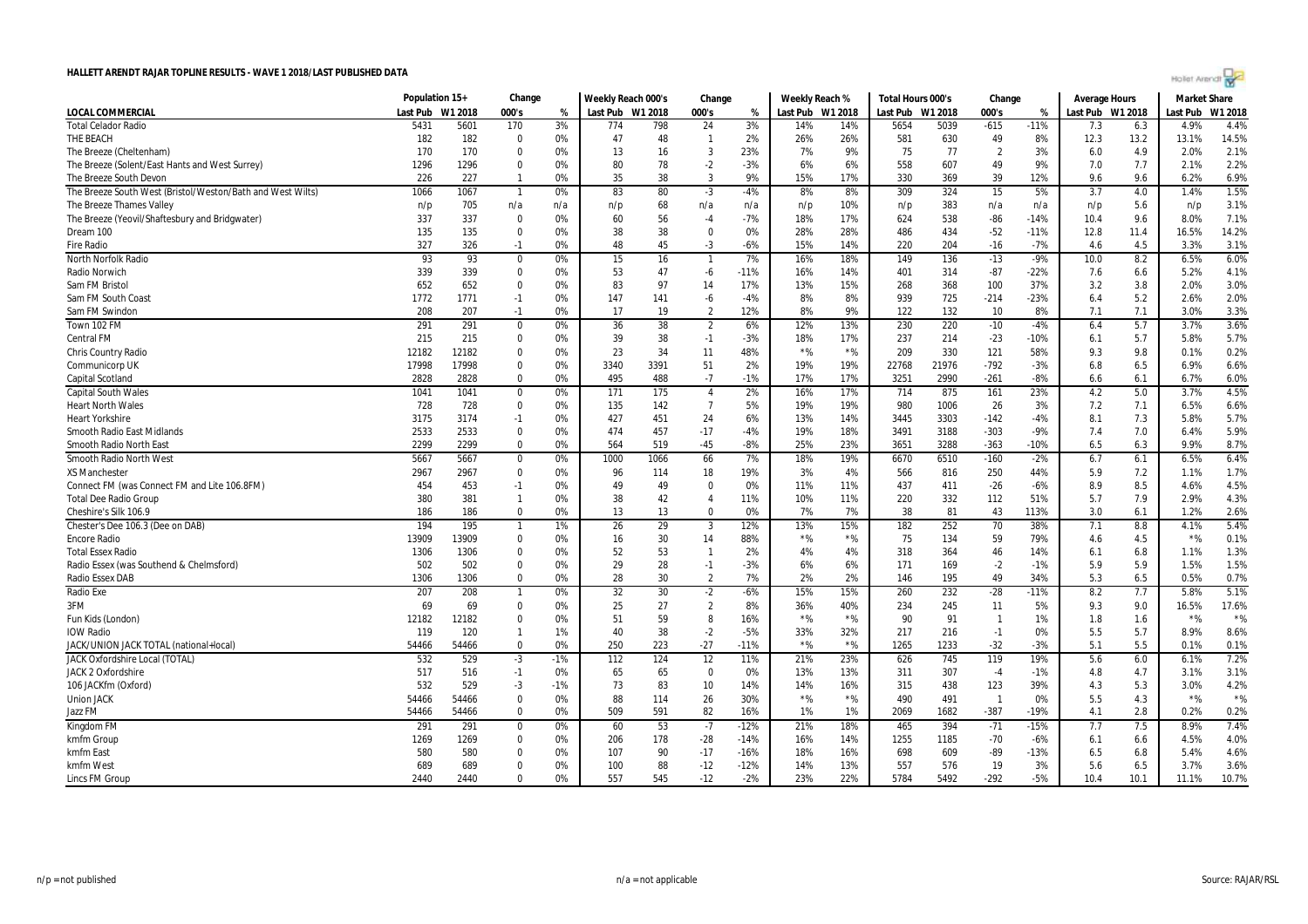

|                                            | Population 15+ |         | Change         |       | Weekly Reach 000's |                | Change                  |        | Weekly Reach % |                  | Total Hours 000's |      | Change         |        | Average Hours    |      | Market Share |         |
|--------------------------------------------|----------------|---------|----------------|-------|--------------------|----------------|-------------------------|--------|----------------|------------------|-------------------|------|----------------|--------|------------------|------|--------------|---------|
| <b>LOCAL COMMERCIAL</b>                    | Last Pub       | W1 2018 | 000's          | %     | Last Pub W1 2018   |                | 000's                   | %      |                | Last Pub W1 2018 | Last Pub W1 2018  |      | 000's          | %      | Last Pub W1 2018 |      | Last Pub     | W1 2018 |
| Dearne FM                                  | 241            | 242     | $\overline{1}$ | 0%    | 47                 | 51             | $\overline{4}$          | 9%     | 20%            | 21%              | 428               | 429  |                | 0%     | 9.1              | 8.4  | 8.8%         | 8.8%    |
| KCFM                                       | 439            | 439     | $\mathbf{0}$   | 0%    | 85                 | 78             | $-7$                    | -8%    | 19%            | 18%              | 723               | 588  | $-135$         | $-19%$ | 8.5              | 7.6  | 7.5%         | 6.3%    |
| Lincs FM 102.2                             | 937            | 938     | $\mathbf{1}$   | 0%    | 294                | 279            | $-15$                   | $-5%$  | 31%            | 30%              | 3441              | 3004 | $-437$         | $-13%$ | 11.7             | 10.8 | 16.1%        | 15.2%   |
| <b>Ridings FM</b>                          | 303            | 304     | $\overline{1}$ | 0%    | 29                 | 33             | $\overline{4}$          | 14%    | 10%            | 11%              | 199               | 287  | 88             | 44%    | 6.8              | 8.7  | 3.1%         | 4.3%    |
| <b>Rother FM</b>                           | 209            | 210     | $\overline{1}$ | 0%    | 33                 | 29             | $-4$                    | $-12%$ | 16%            | 14%              | 299               | 193  | $-106$         | $-35%$ | 9.1              | 6.6  | 7.3%         | 4.6%    |
| <b>Trax FM</b>                             | 375            | 376     | $\overline{1}$ | $0\%$ | 73                 | 73             | $\overline{\mathbf{0}}$ | 0%     | 19%            | 19%              | 922               | 910  | $-12$          | $-1%$  | 12.6             | 12.5 | 11.7%        | 11.7%   |
| <b>Total Lyca</b>                          | 12182          | 12182   | $\mathbf 0$    | 0%    | 164                | 133            | $-31$                   | $-19%$ | 1%             | 1%               | 1074              | 647  | $-427$         | -40%   | 6.6              | 4.8  | 0.5%         | 0.3%    |
| Dilse Radio 1035am                         | 12182          | 12182   | $\mathbf 0$    | 0%    | 79                 | 37             | $-42$                   | $-53%$ | 1%             | $*$ %            | 411               | 111  | $-300$         | $-73%$ | 5.2              | 3.0  | 0.2%         | 0.1%    |
| Lyca Radio 1458am                          | 12182          | 12182   | $\mathbf 0$    | 0%    | 112                | 107            | $-5$                    | $-4%$  | 1%             | 1%               | 583               | 361  | $-222$         | -38%   | 5.2              | 3.4  | 0.3%         | 0.2%    |
| Time FM 107.5                              | 465            | 466     | $\overline{1}$ | 0%    | 25                 | 23             | $-2$                    | $-8%$  | 5%             | 5%               | 190               | 186  | $-4$           | $-2%$  | 7.7              | 8.0  | 2.4%         | 2.4%    |
| Radio Mansfield 103.2                      | 160            | 161     | $\overline{1}$ | 1%    | 28                 | 27             | $-1$                    | $-4%$  | 17%            | 17%              | 217               | 258  | 41             | 19%    | 7.9              | 9.6  | 5.7%         | 7.0%    |
| Manx Radio                                 | 69             | 69      | $\mathbf 0$    | 0%    | 34                 | 32             | $-2$                    | -6%    | 49%            | 47%              | 345               | 303  | $-42$          | $-12%$ | 10.2             | 9.5  | 24.3%        | 21.7%   |
| Mi-Soul                                    | 12182          | 12182   | $\mathbf 0$    | 0%    | 58                 | 80             | 22                      | 38%    | $*$ %          | 1%               | 596               | 449  | $-147$         | $-25%$ | 10.4             | 5.6  | 0.3%         | 0.2%    |
| <b>More Radio</b>                          | 513            | 514     | $\overline{1}$ | 0%    | 40                 | 49             | 9                       | 23%    | 8%             | 10%              | 271               | 291  | 20             | 7%     | 6.8              | 5.9  | 2.3%         | 2.4%    |
| <b>Nation Broadcasting (Wales)</b>         | 2597           | 2597    | $\mathbf{0}$   | 0%    | 276                | 280            | $\boldsymbol{\Lambda}$  | 1%     | 11%            | 11%              | 1619              | 1567 | $-52$          | $-3%$  | 5.9              | 5.6  | 3.1%         | 3.1%    |
| 106.3 Bridge FM                            | 130            | 129     | $-1$           | $-1%$ | 33                 | 37             | $\overline{4}$          | 12%    | 26%            | 28%              | 325               | 325  | $\mathbf 0$    | 0%     | 9.8              | 8.9  | 10.5%        | 10.7%   |
| Radio Carmarthenshire                      | 131            | 132     | $\overline{1}$ | 1%    | 28                 | 30             | $\overline{2}$          | 7%     | 21%            | 23%              | 181               | 189  | 8              | 4%     | 6.5              | 6.2  | 6.7%         | 6.9%    |
| Radio Ceredigion                           | 79             | 79      | $\mathbf 0$    | 0%    | 12                 | 13             | $\mathbf{1}$            | 8%     | 15%            | 16%              | 39                | 71   | 32             | 82%    | 3.3              | 5.6  | 2.9%         | 4.9%    |
| <b>Dragon Radio Wales</b>                  | 2598           | 2598    | $\mathbf 0$    | 0%    | 27                 | 29             | $\overline{2}$          | 7%     | 1%             | 1%               | 98                | 141  | 43             | 44%    | 3.7              | 4.9  | 0.2%         | 0.3%    |
| <b>Nation Radio (South Wales)</b>          | 1519           | 1520    | $\overline{1}$ | 0%    | 115                | 116            | $\overline{1}$          | 1%     | 8%             | 8%               | 530               | 523  | $-7$           | $-1%$  | 4.6              | 4.5  | 1.8%         | 1.8%    |
| 102.5 Radio Pembrokeshire                  | 101            | 102     | $\overline{1}$ | 1%    | 38                 | 42             | $\overline{4}$          | 11%    | 38%            | 41%              | 222               | 250  | 28             | 13%    | 5.8              | 6.0  | 10.3%        | 11.2%   |
| Swansea Bay Radio                          | 475            | 475     | $\mathbf 0$    | 0%    | 40                 | 40             | $\mathbf 0$             | 0%     | 8%             | 8%               | 165               | 134  | $-31$          | $-19%$ | 4.1              | 3.3  | 1.6%         | 1.3%    |
| Original 106 (Aberdeen)                    | 350            | 350     | $\mathbf 0$    | 0%    | 69                 | 71             | $\overline{2}$          | 3%     | 20%            | 20%              | 498               | 435  | $-63$          | $-13%$ | 7.2              | 6.1  | 8.9%         | 6.7%    |
|                                            |                | 12182   | $\mathbf 0$    | 0%    |                    | $\overline{7}$ | $\overline{1}$          | 17%    | ${}^{\star}\%$ | $*$ %            | 29                | 30   | $\overline{1}$ | 3%     | 4.7              | 4.3  | $*$ %        | $*$ %   |
| Panda Radio (surveyed as Spectrum Sino)    | 12182          |         | $\mathbf 0$    | 0%    | 6<br>91            |                |                         |        |                | 1%               | 481               |      |                |        | 5.3              | 5.9  |              |         |
| Panjab Radio                               | 12182          | 12182   |                |       |                    | 88             | $-3$                    | $-3%$  | 1%             |                  |                   | 519  | 38             | 8%     |                  |      | 0.2%         | 0.2%    |
| Radio Plymouth                             | 263            | 262     | $-1$           | 0%    | 33                 | 33             | $\mathbf 0$             | 0%     | 12%            | 13%              | 275               | 292  | 17             | 6%     | 8.5              | 8.8  | 4.8%         | 5.1%    |
| Premier Christian Radio                    | 12183          | 12182   | $-1$           | 0%    | 142                | 158            | 16                      | 11%    | 1%             | 1%               | 1147              | 2850 | 1703           | 148%   | 8.1              | 18.1 | 0.5%         | 1.4%    |
| Total Q Radio                              | 1202           | 1203    | $\overline{1}$ | 0%    | 285                | 231            | $-54$                   | $-19%$ | 24%            | 19%              | 2281              | 1798 | $-483$         | $-21%$ | 8.0              | 7.8  | 10.1%        | 8.4%    |
| Q Radio                                    | 627            | 628     | $\overline{1}$ | 0%    | 153                | 118            | $-35$                   | $-23%$ | 24%            | 19%              | 1206              | 999  | $-207$         | $-17%$ | 7.9              | 8.5  | 9.9%         | 8.3%    |
| Q Radio Belfast                            | 575            | 575     | $\mathbf{0}$   | 0%    | 133                | 113            | $-20$                   | $-15%$ | 23%            | 20%              | 1076              | 800  | $-276$         | $-26%$ | 8.1              | 7.0  | 10.4%        | 8.5%    |
| <b>Total Quidem</b>                        | 1043           | 1043    | $\mathbf 0$    | 0%    | 112                | 123            | 11                      | 10%    | 11%            | 12%              | 731               | 806  | 75             | 10%    | 6.6              | 6.6  | 3.9%         | 4.3%    |
| 107.6 Banbury Sound                        | 85             | 85      | $\mathbf 0$    | 0%    | 14                 | 16             | $\overline{2}$          | 14%    | 16%            | 19%              | 80                | 78   | $-2$           | $-3%$  | 5.8              | 4.9  | 4.8%         | 4.6%    |
| <b>Rugby FM</b>                            | 80             | 80      | $\mathbf{0}$   | 0%    | 19                 | 19             | 0                       | 0%     | 24%            | 24%              | 137               | 135  | $-2$           | $-1%$  | 7.1              | 7.0  | 8.7%         | 8.9%    |
| 96.2FM Touchradio - Coventry               | 322            | 322     | $\mathbf 0$    | 0%    | 20                 | 23             | $\overline{3}$          | 15%    | 6%             | 7%               | 54                | 64   | 10             | 19%    | 2.7              | 2.8  | 1.1%         | 1.3%    |
| <b>Touch FM Staffs</b>                     | 259            | 259     | $\mathbf 0$    | 0%    | 19                 | 23             | $\overline{4}$          | 21%    | 7%             | 9%               | 117               | 144  | 27             | 23%    | 6.2              | 6.3  | 2.3%         | 2.7%    |
| 102FM Touchradio - Warks, Worcs, Cotswolds | 297            | 297     | $\mathbf 0$    | 0%    | 39                 | 42             | $\overline{3}$          | 8%     | 13%            | 14%              | 342               | 384  | 42             | 12%    | 8.7              | 9.2  | 6.4%         | 7.1%    |
| Rathergood Radio                           | 362            | 362     | $\mathbf 0$    | 0%    | 25                 | 24             | $-1$                    | $-4%$  | 7%             | 7%               | 170               | 124  | $-46$          | $-27%$ | 6.8              | 5.2  | 2.7%         | 1.9%    |
| Rathergood DAB                             | n/p            | 539     | n/a            | n/a   | n/p                | 0.4            | n/a                     | n/a    | n/p            | $*$ %            | n/p               | 0.2  | n/a            | n/a    | n/p              | 0.5  | n/p          | $*$ %   |
| Revolution 96.2                            | 484            | 484     | $\mathbf 0$    | 0%    | 17                 | 15             | $-2$                    | $-12%$ | 4%             | 3%               | 162               | 107  | $-55$          | $-34%$ | 9.4              | 7.4  | 2.2%         | 1.4%    |
| Thames Radio (London)                      | 12182          | 12182   | $\mathbf 0$    | 0%    | 15                 | 13             | $-2$                    | $-13%$ | $*$ %          | $*$ %            | 87                | 108  | 21             | 24%    | 6.0              | 8.4  | $*$ %        | 0.1%    |
| <b>Tindle Radio Group</b>                  | 141            | 140     | $-1$           | $-1%$ | 80                 | 82             | $\overline{2}$          | 3%     | 57%            | 59%              | 947               | 997  | 50             | 5%     | 11.8             | 12.2 | 33.3%        | 34.8%   |
| Channel 103 FM                             | 88             | 87      | $-1$           | $-1%$ | 51                 | 53             | $\overline{2}$          | 4%     | 58%            | 61%              | 588               | 660  | 72             | 12%    | 11.5             | 12.4 | 32.2%        | 35.3%   |
| Island FM 104.7                            | 52             | 52      | $\mathbf 0$    | 0%    | 29                 | 29             | $\mathbf 0$             | 0%     | 55%            | 55%              | 359               | 336  | $-23$          | $-6%$  | 12.4             | 11.8 | 35.2%        | 34.0%   |
| <b>Total UKRD</b>                          | 3462           | 3184    | $-278$         | $-8%$ | 833                | 823            | $-10$                   | $-1%$  | 24%            | 26%              | 6977              | 6498 | $-479$         | $-7%$  | 8.4              | 7.9  | 10.0%        | 10.3%   |
| 2BR                                        | 584            | 583     | $-1$           | 0%    | 58                 | 82             | 24                      | 41%    | 10%            | 14%              | 777               | 735  | $-42$          | $-5%$  | 13.5             | 9.0  | 7.7%         | 7.5%    |
| Eagle Radio                                | 507            | 507     | $\overline{0}$ | 0%    | 123                | 108            | $-15$                   | $-12%$ | 24%            | 21%              | 868               | 791  | $-77$          | $-9%$  | 7.1              | 7.3  | 9.4%         | 8.7%    |
| KL.FM 96.7                                 | 187            | 186     | $-1$           | $-1%$ | 59                 | 61             | $\overline{2}$          | 3%     | 31%            | 33%              | 547               | 688  | 141            | 26%    | 9.3              | 11.2 | 12.0%        | 14.4%   |
| Minster FM                                 | 316            | 316     | $\mathbf 0$    | 0%    | 75                 | 69             | -6                      | $-8%$  | 24%            | 22%              | 681               | 493  | $-188$         | $-28%$ | 9.1              | 7.2  | 10.6%        | 8.2%    |
| Mix 96                                     | 133            | 134     | $\overline{1}$ | 1%    | 41                 | 40             | $-1$                    | $-2%$  | 31%            | 30%              | 267               | 266  | $-1$           | 0%     | 6.5              | 6.7  | 10.1%        | 10.5%   |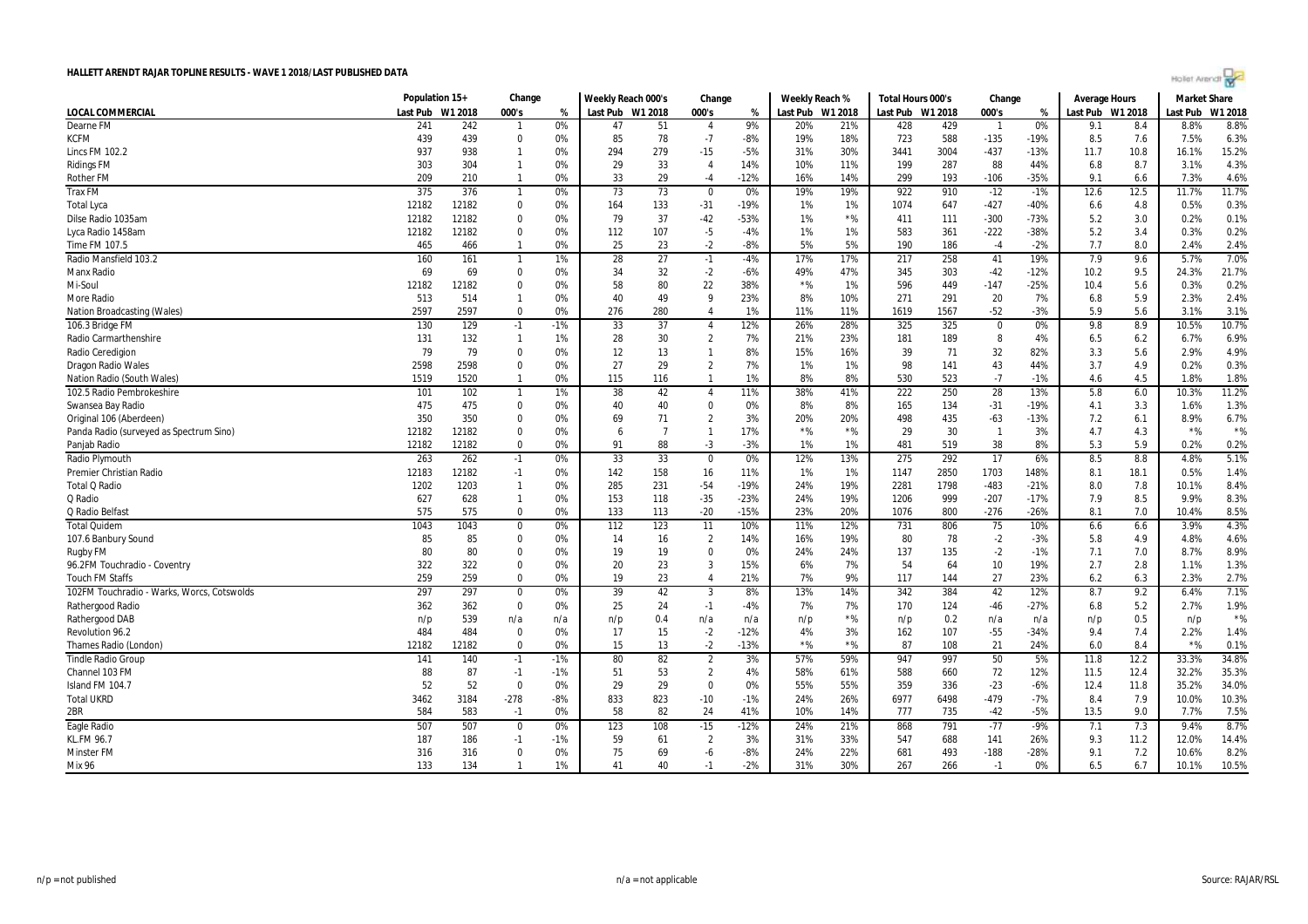

|                                | Population 15+ |         | Change |       | Weekly Reach 000's |         | Change |        | Weekly Reach % |         | Total Hours 000's |      | Change |        | Average Hours |         | <b>Market Share</b> |       |
|--------------------------------|----------------|---------|--------|-------|--------------------|---------|--------|--------|----------------|---------|-------------------|------|--------|--------|---------------|---------|---------------------|-------|
| LOCAL COMMERCIAL               | Last Pub       | W1 2018 | 000's  |       | Last Pub           | W1 2018 | 000's  |        | Last Pub       | W1 2018 | Last Pub W1 2018  |      | 000's  |        | Last Pub      | W1 2018 | Last Pub W1 2018    |       |
| Pirate FM                      | 493            | 494     |        | 0%    | 159                | 165     |        |        | 32%            | 33%     | 1286              | 1231 | -55    | -4%    | 8.1           |         | 11.7%               | 11.0% |
| Spire FM                       | 122            | 121     |        | $-1%$ | 42                 | 40      |        | $-5%$  | 34%            | 33%     | 289               | 279  | $-10$  | $-3%$  | 6.9           | 6.9     | 11.2%               | 10.2% |
| Spirit FM                      | 193            | 192     |        | $-1%$ | 52                 |         |        | 2%     | 27%            | 28%     | 430               | 319  | $-111$ | $-26%$ | 8.2           | 6.0     | 10.7%               | 8.1%  |
| 97.2 Stray FM                  | 141            | 140     |        | $-1%$ | 45                 | 42      |        | $-7%$  | 32%            | 30%     | 328               | 320  |        | $-2%$  |               |         | 10.6%               | 10.1% |
| Sun FM                         | 271            | 271     |        | 0%    | 62                 | 59      |        | $-5%$  | 23%            | 22%     | 558               | 438  | $-120$ | $-22%$ | 9.0           |         | 12.6%               | 10.1% |
| <b>Wessex FM</b>               | 126            | 124     |        | $-2%$ |                    |         |        | $-4%$  | 42%            | 41%     | 433               | 438  |        | 1%     | 8.2           | 8.6     | 15.1%               | 14.8% |
| Yorkshire Coast Radio          | 112            | 112     |        | 0%    | 53                 |         |        | 20/    | 47%            | 48%     | 492               | 472  | $-20$  | $-4%$  | 9.4           | 8.7     | 19.7%               | 18.6% |
| Wave FM (surveyed as Wave 102) | 144            | 145     |        | 1%    |                    | 26      |        | $-10%$ | 20%            | 18%     | 216               | 207  |        | $-4%$  |               | 8.0     | 8.1%                | 7.6%  |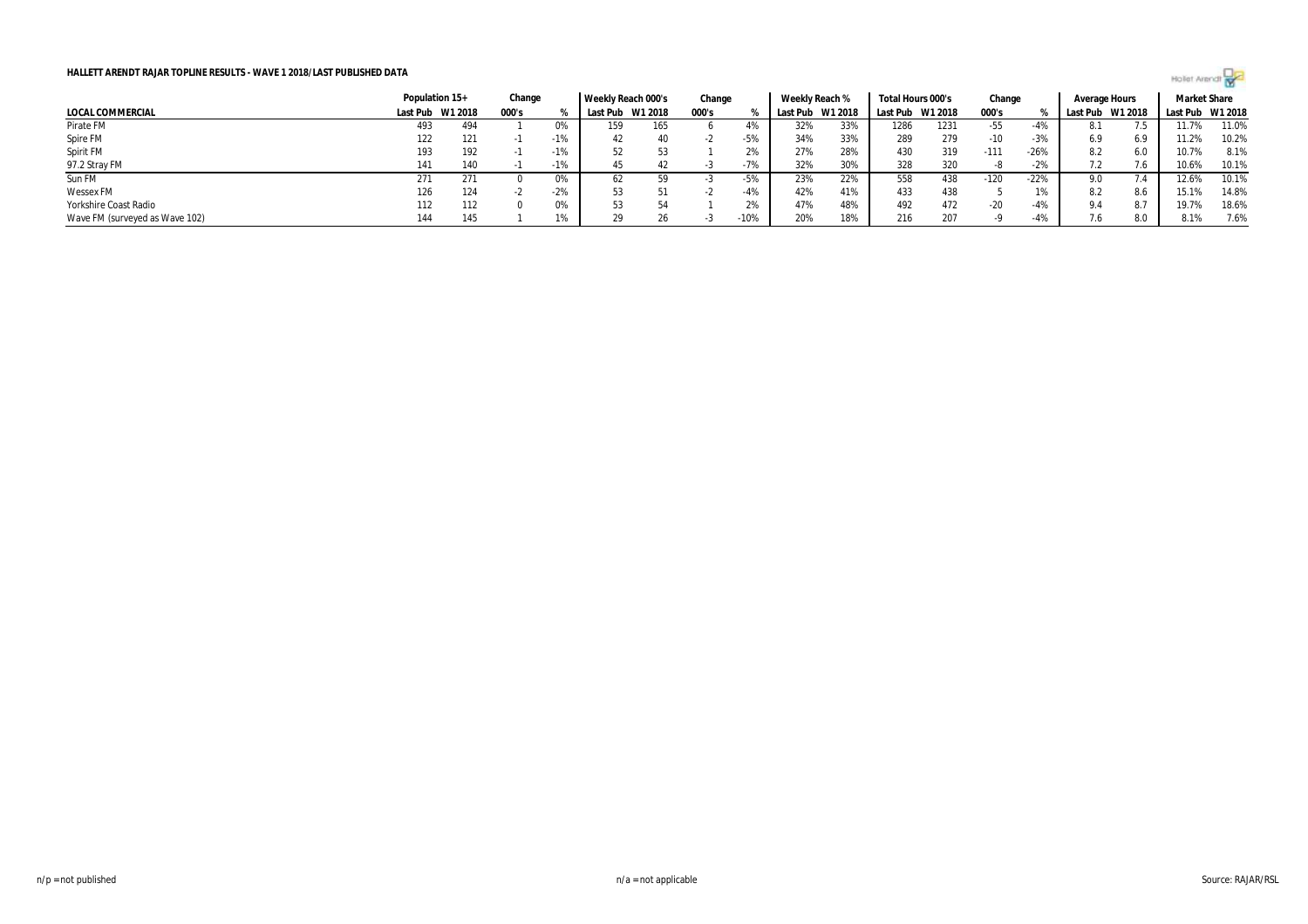| Hollet Arendt |  |  |  |
|---------------|--|--|--|
|               |  |  |  |

|                                      | Population 15+ |         | Change         |       | Weekly Reach 000's |      | Change         |        | Weekly Reach %   |     | Total Hours 000's |         | Change         |        | Average Hours    |      | <b>Market Share</b> |         |
|--------------------------------------|----------------|---------|----------------|-------|--------------------|------|----------------|--------|------------------|-----|-------------------|---------|----------------|--------|------------------|------|---------------------|---------|
| <b>LOCAL COMMERCIAL</b>              | Last Pub       | W1 2018 | 000's          | %     | Last Pub W1 2018   |      | 000's          | %      | Last Pub W1 2018 |     | Last Pub          | W1 2018 | 000's          | %      | Last Pub W1 2018 |      | Last Pub            | W1 2018 |
| <b>BBC Local Radio in England</b>    | 44128          | 44128   | $\Omega$       | 0%    | 6297               | 6191 | $-106$         | $-2%$  | 14%              | 14% | 59041             | 53683   | $-5358$        | $-9%$  | 9.4              | 8.7  | 7.0%                | 6.5%    |
| <b>BBC Radio Berkshire</b>           | 829            | 828     | $-1$           | 0%    | 116                | 159  | 43             | 37%    | 14%              | 19% | 831               | 1023    | 192            | 23%    | 7.1              | 6.4  | 5.4%                | 6.7%    |
| <b>BBC Radio Bristol</b>             | 918            | 919     | $\mathbf{1}$   | 0%    | 113                | 132  | 19             | 17%    | 12%              | 14% | 836               | 861     | 25             | 3%     | 7.4              | 6.5  | 4.3%                | 4.8%    |
| <b>BBC Radio Cambridgeshire</b>      | 763            | 762     | $-1$           | 0%    | 91                 | 72   | $-19$          | $-21%$ | 12%              | 9%  | 895               | 908     | 13             | 1%     | 9.9              | 12.6 | 5.6%                | 5.9%    |
| <b>BBC Radio Cornwal</b>             | 468            | 468     | $\Omega$       | 0%    | 108                | 120  | 12             | 11%    | 23%              | 26% | 1382              | 1437    | 55             | 4%     | 12.8             | 12.0 | 12.9%               | 13.3%   |
| <b>BBC Coventry and Warwickshire</b> | 717            | 717     | $\mathbf 0$    | 0%    | 96                 | 76   | $-20$          | $-21%$ | 13%              | 11% | 669               | 536     | $-133$         | $-20%$ | 7.0              | 7.1  | 5.5%                | 4.4%    |
| <b>BBC Radio Cumbria</b>             | 405            | 405     | $\mathbf 0$    | 0%    | 100                | 93   | $-7$           | $-7%$  | 25%              | 23% | 1141              | 960     | $-181$         | $-16%$ | 11.4             | 10.3 | 14.1%               | 12.6%   |
| <b>BBC Radio Derby</b>               | 663            | 662     | $-1$           | 0%    | 126                | 141  | 15             | 12%    | 19%              | 21% | 1367              | 1221    | $-146$         | $-11%$ | 10.9             | 8.7  | 9.1%                | 7.9%    |
| <b>BBC Radio Devon</b>               | 995            | 994     | $-1$           | 0%    | 193                | 201  | 8              | 4%     | 19%              | 20% | 2124              | 2214    | 90             | 4%     | 11.0             | 11.0 | 9.4%                | 9.7%    |
| <b>BBC</b> Essex                     | 1324           | 1324    | $\Omega$       | 0%    | 192                | 194  | $\overline{2}$ | 1%     | 14%              | 15% | 2168              | 1911    | $-257$         | $-12%$ | 11.3             | 9.9  | 7.3%                | 6.9%    |
| <b>BBC Radio Gloucestershire</b>     | 513            | 513     | $\mathbf 0$    | 0%    | 92                 | 93   | $\overline{1}$ | 1%     | 18%              | 18% | 947               | 652     | $-295$         | $-31%$ | 10.3             | 7.0  | 7.8%                | 5.9%    |
| <b>BBC Hereford &amp; Worcester</b>  | 514            | 513     | $-1$           | 0%    | 120                | 115  | $-5$           | -4%    | 23%              | 22% | 1218              | 1081    | $-137$         | $-11%$ | 10.2             | 9.4  | 11.3%               | 10.1%   |
| <b>BBC Radio Humberside</b>          | 764            | 764     | $\Omega$       | 0%    | 167                | 155  | $-12$          | $-7%$  | 22%              | 20% | 1692              | 958     | $-734$         | $-43%$ | 10.1             | 6.2  | 10.3%               | 6.5%    |
| <b>BBC Radio Kent</b>                | 1507           | 1507    | $\Omega$       | 0%    | 197                | 188  | $-9$           | $-5%$  | 13%              | 12% | 2009              | 1963    | $-46$          | $-2%$  | 10.3             | 10.4 | 6.2%                | 5.8%    |
| <b>BBC Radio Lancashire</b>          | 1192           | 1192    | $\Omega$       | 0%    | 146                | 139  | $-7$           | $-5%$  | 12%              | 12% | 1597              | 1303    | $-294$         | $-18%$ | 10.9             | 9.4  | 7.6%                | 6.0%    |
| <b>BBC Radio Leeds</b>               | 1657           | 1657    | $\bf{0}$       | 0%    | 176                | 197  | 21             | 12%    | 11%              | 12% | 1402              | 1546    | 144            | 10%    | 8.0              | 7.9  | 4.8%                | 5.3%    |
| <b>BBC Radio Leicester</b>           | 863            | 863     | $\mathbf 0$    | 0%    | 148                | 164  | 16             | 11%    | 17%              | 19% | 1003              | 1228    | 225            | 22%    | 6.8              | 7.5  | 5.3%                | 6.6%    |
| <b>BBC Radio Lincolnshire</b>        | 560            | 561     | $\mathbf{1}$   | 0%    | 70                 | 74   | $\overline{4}$ | 6%     | 12%              | 13% | 557               | 965     | 408            | 73%    | 8.0              | 13.0 | 4.5%                | 8.0%    |
| <b>BBC Radio London</b>              | 12183          | 12182   | $-1$           | 0%    | 574                | 454  | $-120$         | $-21%$ | 5%               | 4%  | 4207              | 2081    | $-2126$        | $-51%$ | 7.3              | 4.6  | 2.0%                | 1.0%    |
| <b>BBC Radio Manchester</b>          | 2250           | 2250    | $\Omega$       | 0%    | 192                | 230  | 38             | 20%    | 9%               | 10% | 1897              | 1991    | 94             | 5%     | 9.9              | 8.6  | 5.2%                | 5.6%    |
| <b>BBC Radio Merseyside</b>          | 1685           | 1685    | $\bf{0}$       | 0%    | 296                | 287  | $-9$           | $-3%$  | 18%              | 17% | 3331              | 3858    | 527            | 16%    | 11.3             | 13.4 | 9.8%                | 11.7%   |
| <b>BBC Radio Newcastle</b>           | 1452           | 1454    | $\overline{2}$ | 0%    | 257                | 248  | $-9$           | $-4%$  | 18%              | 17% | 1457              | 1356    | $-101$         | $-7%$  | 5.7              | 5.5  | 6.7%                | 6.0%    |
| <b>BBC Radio Norfolk</b>             | 790            | 789     | $-1$           | 0%    | 191                | 189  | $-2$           | $-1%$  | 24%              | 24% | 2234              | 2042    | $-192$         | $-9%$  | 11.7             | 10.8 | 11.2%               | 11.3%   |
| <b>BBC Radio Northampton</b>         | 502            | 501     | $-1$           | 0%    | 72                 | 75   | $\overline{3}$ | 4%     | 14%              | 15% | 734               | 897     | 163            | 22%    | 10.2             | 12.0 | 7.0%                | 8.7%    |
| <b>BBC Radio Nottingham</b>          | 818            | 818     | $\Omega$       | 0%    | 149                | 160  | 11             | 7%     | 18%              | 20% | 1501              | 1508    | $\overline{7}$ | 0%     | 10.1             | 9.4  | 9.0%                | 8.7%    |
| <b>BBC Radio Oxford</b>              | 544            | 543     | $-1$           | 0%    | 77                 | 77   | $\mathbf 0$    | 0%     | 14%              | 14% | 551               | 795     | 244            | 44%    | 7.2              | 10.3 | 5.2%                | 7.5%    |
| <b>BBC Radio Sheffield</b>           | 1314           | 1314    | $\Omega$       | 0%    | 267                | 263  | $-4$           | $-1%$  | 20%              | 20% | 1743              | 1554    | $-189$         | $-11%$ | 6.5              | 5.9  | 6.8%                | 6.4%    |
| <b>BBC Radio Shropshire</b>          | 404            | 404     | $\Omega$       | 0%    | 95                 | 88   | $-7$           | $-7%$  | 23%              | 22% | 613               | 571     | $-42$          | $-7%$  | 6.5              | 6.5  | 7.4%                | 6.7%    |
| <b>Total BBC Radio Solent</b>        | 1809           | 1809    | $\Omega$       | 0%    | 264                | 266  | $\overline{2}$ | 1%     | 15%              | 15% | 2723              | 2867    | 144            | 5%     | 10.3             | 10.8 | 7.2%                | 7.4%    |
| <b>BBC</b> Somerset                  | 457            | 457     | $\Omega$       | 0%    | 52                 | 68   | 16             | 31%    | 11%              | 15% | 392               | 381     | $-11$          | $-3%$  | 7.5              | 5.6  | 4.0%                | 3.9%    |
| <b>BBC Radio Stoke</b>               | 618            | 618     | $\Omega$       | 0%    | 144                | 129  | $-15$          | $-10%$ | 23%              | 21% | 1563              | 1410    | $-153$         | $-10%$ | 10.9             | 11.0 | 10.6%               | 10.7%   |
| <b>BBC Radio Suffolk</b>             | 547            | 546     | $-1$           | 0%    | 92                 | 103  | 11             | 12%    | 17%              | 19% | 967               | 1133    | 166            | 17%    | 10.5             | 11.0 | 7.8%                | 9.3%    |
| <b>BBC Sussex and BBC Surrey</b>     | 2617           | 2617    | $\mathbf 0$    | 0%    | 268                | 244  | $-24$          | -9%    | 10%              | 9%  | 2438              | 2938    | 500            | 21%    | 9.1              | 12.0 | 4.6%                | 5.4%    |
| <b>BBC Radio Tees</b>                | 792            | 792     | $\Omega$       | 0%    | 107                | 113  | 6              | 6%     | 13%              | 14% | 587               | 678     | 91             | 16%    | 5.5              | 6.0  | 4.2%                | 4.9%    |
| <b>BBC Three Counties Radio</b>      | 1393           | 1393    | $\mathbf 0$    | 0%    | 155                | 146  | $-9$           | $-6%$  | 11%              | 11% | 1296              | 1523    | 227            | 18%    | 8.3              | 10.4 | 5.0%                | 5.9%    |
| <b>BBC WM 95.6</b>                   | 2401           | 2401    | $\Omega$       | 0%    | 197                | 206  | 9              | 5%     | 8%               | 9%  | 1887              | 2423    | 536            | 28%    | 9.6              | 11.8 | 4.8%                | 6.4%    |
| <b>BBC Radio Wiltshire/Swindon</b>   | 586            | 586     | $\Omega$       | 0%    | 69                 | 81   | 12             | 17%    | 12%              | 14% | 428               | 735     | 307            | 72%    | 6.2              | 9.0  | 3.4%                | 5.9%    |
| <b>BBC Radio York</b>                | 539            | 539     | $\Omega$       | 0%    | 109                | 83   | $-26$          | $-24%$ | 20%              | 15% | 892               | 694     | $-198$         | $-22%$ | 8.2              | 8.4  | 7.5%                | 6.0%    |
| <b>BBC Radio Guernsey</b>            | 52             | 52      | $\Omega$       | 0%    | 18                 | 19   | $\mathbf{1}$   | 6%     | 35%              | 36% | 178               | 182     | $\overline{4}$ | 2%     | 9.8              | 9.7  | 17.5%               | 18.4%   |
| <b>BBC Radio Jersey</b>              | 88             | 87      | $-1$           | $-1%$ | 28                 | 27   | $-1$           | $-4%$  | 32%              | 31% | 309               | 311     | $\overline{2}$ | 1%     | 11.1             | 11.3 | 16.9%               | 16.6%   |
| <b>BBC Radio Scotland</b>            | 4541           | 4540    | $-1$           | 0%    | 839                | 910  | 71             | 8%     | 18%              | 20% | 5389              | 6264    | 875            | 16%    | 6.4              | 6.9  | 6.5%                | 7.4%    |
| <b>BBC Radio Ulster</b>              | 1505           | 1505    | $\Omega$       | 0%    | 536                | 580  | 44             | 8%     | 36%              | 39% | 5257              | 5885    | 628            | 12%    | 9.8              | 10.2 | 19.5%               | 21.7%   |
| <b>BBC Radio Wales</b>               | 2597           | 2597    | $\Omega$       | 0%    | 335                | 365  | 30             | 9%     | 13%              | 14% | 2810              | 3122    | 312            | 11%    | 8.4              | 8.5  | 5.4%                | 6.1%    |
| <b>BBC Radio Cymru</b>               | 2597           | 2597    | $\Omega$       | 0%    | 126                | 121  | $-5$           | $-4%$  | 5%               | 5%  | 1488              | 1499    | 11             | 1%     | 11.8             | 12.4 | 2.9%                | 2.9%    |